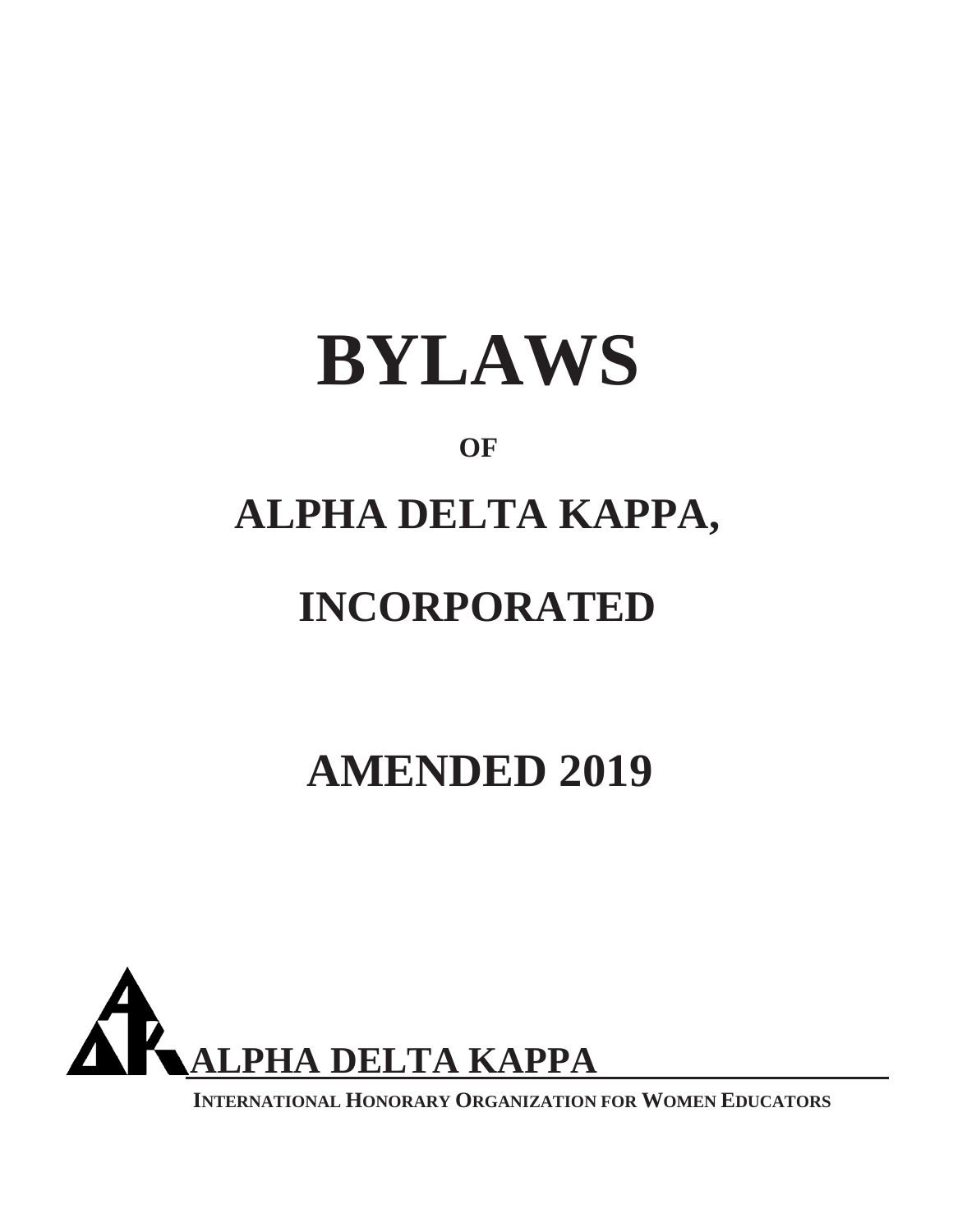# **TABLE OF CONTENTS**

| Article XIII, State/Provincial/National Councils of Chapter Presidents 23 |
|---------------------------------------------------------------------------|
|                                                                           |
|                                                                           |
|                                                                           |
| Article XVII, State, Provincial or National and Chapter Bylaws  24        |
|                                                                           |
|                                                                           |
|                                                                           |
|                                                                           |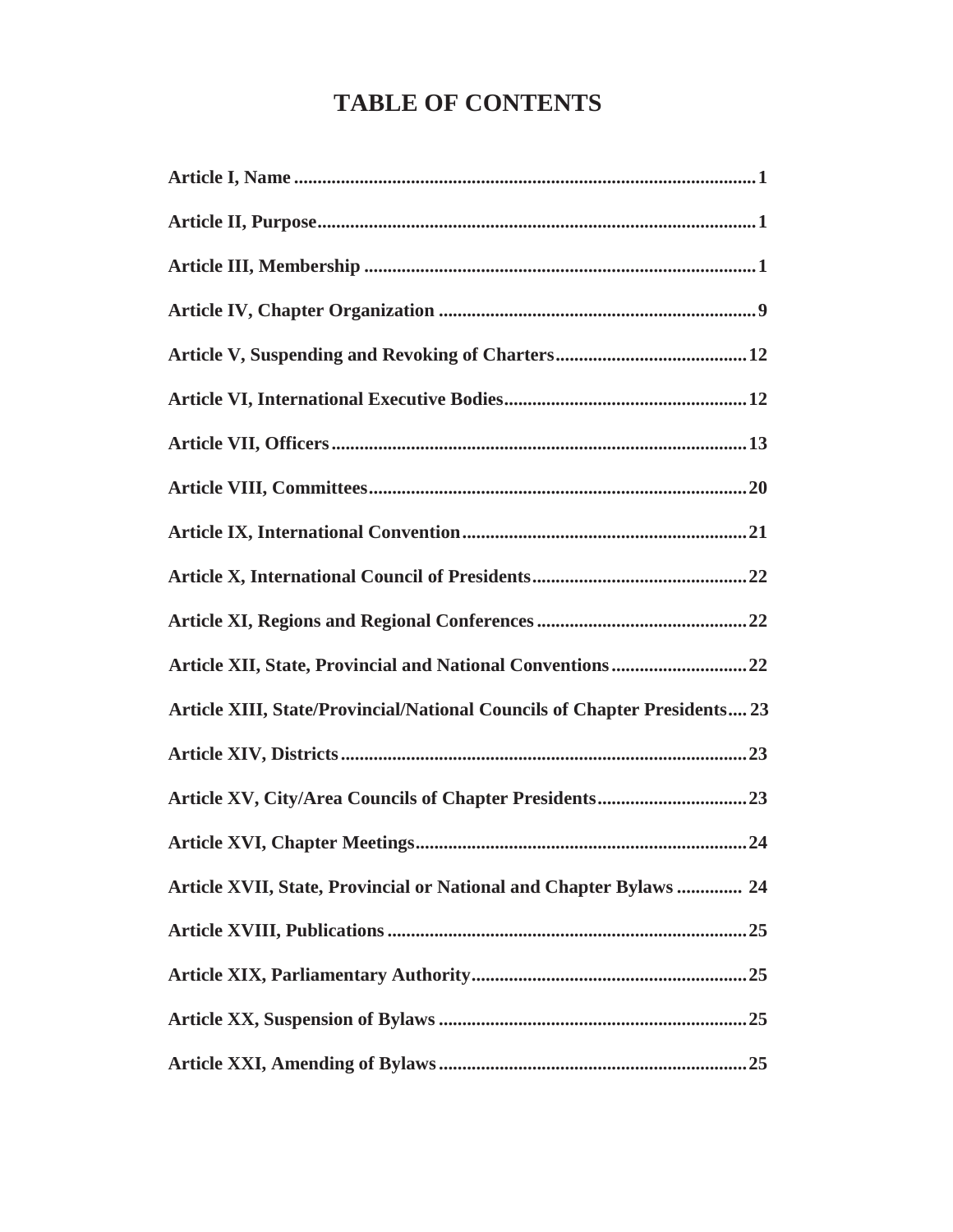## **ARTICLE I — NAME**

The name of this corporation, which is currently Alpha Delta Kappa, shall be the name set forth from time to time in the Articles of Incorporation of the corporation. The original corporate charter was granted in the City of Jefferson by the State of Missouri on the  $13<sup>th</sup>$  day of August, Nineteen Hundred and Forty-Seven, A D and amended to provide international status on the 31<sup>st</sup> day of March, Nineteen Hundred and Fifty-Six, AD shall be The Alpha Delta Kappa Sorority, Incorporated, herinafter referred to as Alpha Delta Kappa.

# **ARTICLE II — PURPOSE**

The corporation is organized and operated exclusively for charitable, educational, and other exempt purposes specified in Section 501(C) (3) of the Internal Revenue Code of 1986, as amended, and its activities shall be subject to the limitations that are from time to time described in the Articles of Incorporation and Constitution. Subject to the foregoing, the mission and principle purpose of the corporation shall be:

- a. To give recognition to outstanding women educators.
- b. To build a fraternal fellowship among women in the field of education which will add to their effectiveness in the promotion of excellence in education.
- c. To promote high standards of education and thereby strengthen the status and advancement of the education profession.
- d. To promote educational and charitable projects and activities, to sponsor scholarships, to further and maintain worthy standards in the field of education and to cooperate with worthy community programs relating to education and charities.
- e. To contribute to world understanding, goodwill and peace through an international fellowship of women educators united in the ideals of education.

### **ARTICLE III — MEMBERSHIP**

**Section 1.** Membership in Alpha Delta Kappa shall be by invitation only and shall be affected through organizing new chapters and through increasing membership in established chapters.

**Section 2.** To be eligible for active membership in Alpha Delta Kappa, a woman

- a. Shall be employed under contract in teaching, in administration or some specialized field of education.
- b. Shall meet one (1) of the following requirements:
	- (1) Shall have graduated from an accredited college or university with a degree in education.
	- (2) Shall, in the United States, have met the requirements for teacher certification, administrative certification or certification in a specialized field of education in the state in which she is employed.
	- (3) Shall, in a country other than the United States, have met the requirements for teacher certification, administrative certification or certification in a specialized field of education in the country in which she is employed.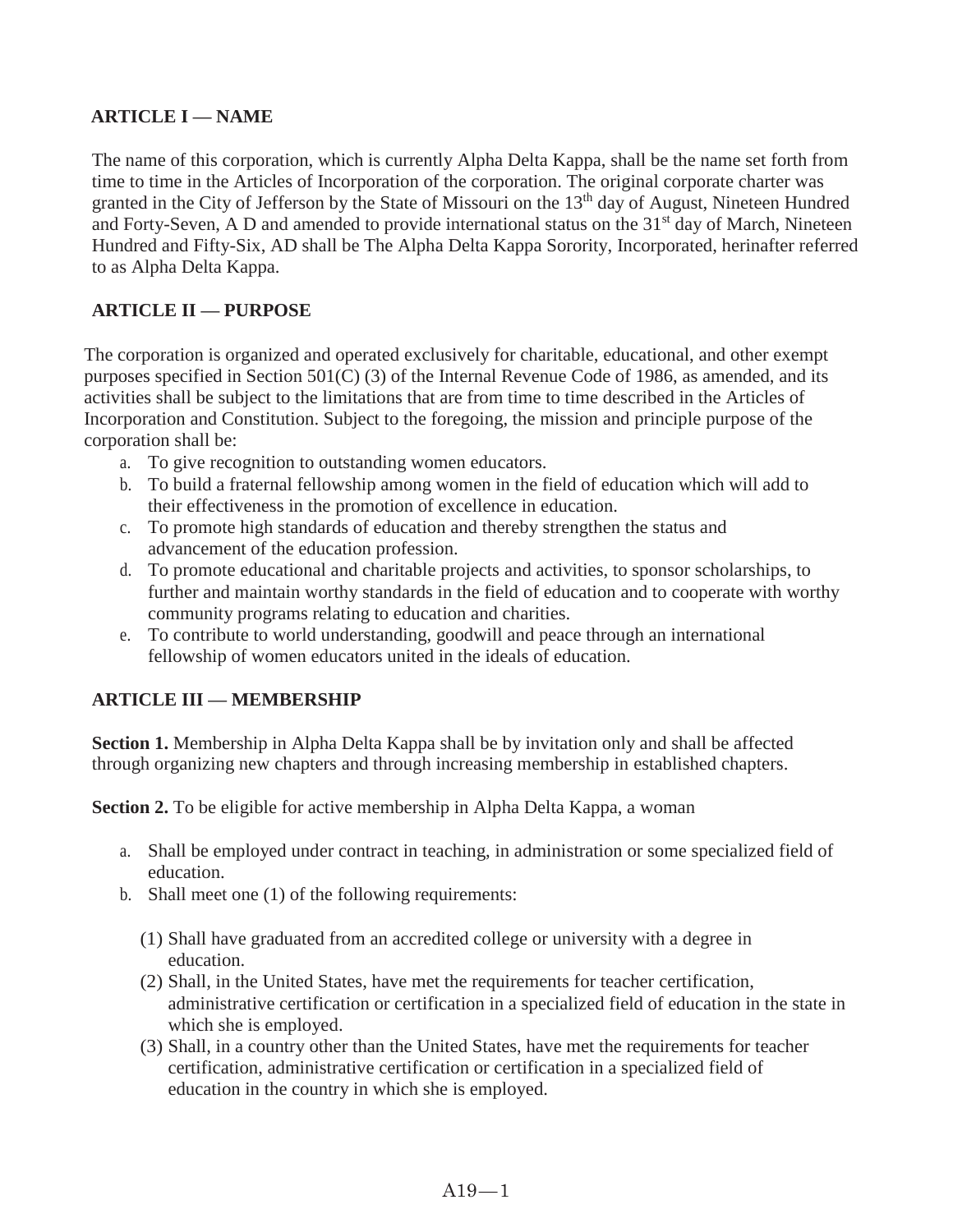**Section 3.** To be eligible for membership in Alpha Delta Kappa, a woman who is retired must meet the following requirements:

- a. Shall have met one of the following requirements:
	- (1) Shall have graduated from an accredited college or university with a degree in education.
	- (2) Shall, in the United States, have met the requirements for teacher certification, administrative certification, or certification in a specialized field of education in the state in which she was employed.
	- (3) Shall, in a country other than the United States, have met the requirements for teacher certification, administrative certification, or certification in a specialized field of education in the country in which she was employed.
- b. Continues to demonstrate a genuine interest and active involvement in the current educational process.

**Section 4.** To be invited to membership in a new chapter, a woman shall be approved by a screening committee of active Alpha Delta Kappa members. The screening committee shall consist of active members working to establish the new chapter.

**Section 5.** Election procedures for membership in an established chapter shall be as follows:

- a. The candidate shall be sponsored by one (1) and endorsed by two (2) active members of the chapter and shall be personally known to her endorsers.
- b. The name and qualifications of each proposed member with the signatures of her endorsers shall be presented on Form H-151 at a regularly scheduled business meeting of the chapter. At this time opportunity shall be provided for the members to discuss her qualifications before her name appears on the ballot.
- c. The candidate shall receive the unanimous, affirmative vote by ballot of the active chapter members.
- d. The candidate may be invited to attend meetings prior to the election process.
- e. The chapter president shall inform all active members of the voting procedures.
	- (1) Any active member unable to attend the meeting established for voting shall deliver her ballot to the membership chairman on or before the day of the meeting at which the chapter vote shall be cast. Voting by e-mail or fax is permitted.
	- (2) Should the ballot of the member voting in absentia fail to reach the membership chairman by the day established for voting, it shall be considered an affirmative vote.
- f. The responsibilities of the membership chairman in the election of new members shall be to
	- (1) Provide printed ballots with space thereon for explanations of reasons for any negative vote.
	- (2) Give each active member present at the meeting a ballot.
	- (3) Send a ballot to each active member prior to the meeting at which a membership vote will occur. Include the qualifications of each proposed member, voting instructions, and the date of the meeting at which the chapter will vote.
	- (4) Supervise balloting at the chapter meeting established for voting by allowing each member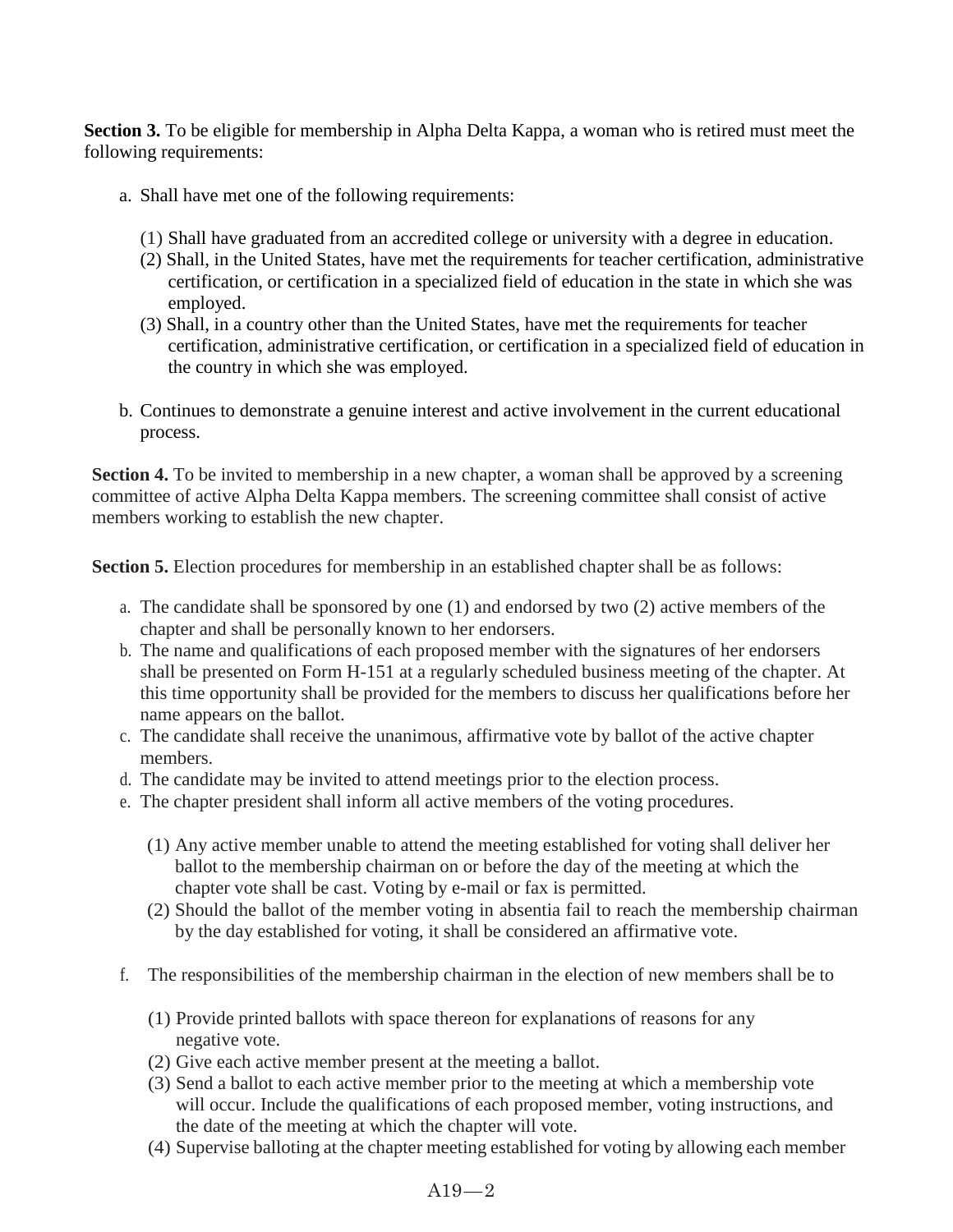present to mark and turn in her ballot. At the same time and in the presence of the chapter, she should present any previously submitted ballots.

- (5) Open and count the ballots after voting and announce the results to the chapter immediately.
	- (a) A negative vote with no reason shall be considered an affirmative vote.
	- (b) When only one (1) negative vote is received, the written reason shall be read to the chapter, and its validity, in accordance with chapter bylaws and/or policies and procedures manual, shall be determined by a majority vote of chapter members present. If the reason is not valid according to chapter vote, it shall be considered an affirmative vote.
	- (c) When more than one (1) negative vote is received, the chapter shall, by majority vote, decide whether to read the written reasons and determine the validity of the negative votes.
- (6) Notify, in accordance with chapter bylaws and/or policies and procedures manual, a proposed member who receives the unanimous affirmative vote of the chapter and provide her with an application for membership in Alpha Delta Kappa. This form and fees are to be returned to the chairman within one (1) month.
- (7) Remit the membership fee with the application form to International Headquarters upon the initiation of each new member. The badge shall be acquired for presentation during the initiation ceremony.

**Section 6.** Membership in Alpha Delta Kappa shall be classified as Active, Active on Leave, Sustaining, Life, Honorary, Service and Limited, and shall be governed by the following regulations:

- a. ACTIVE MEMBER An active member shall abide by the rules of her chapter; pay all chapter, state, provincial or national and International dues, fees and assessments; attend meetings as required by her chapter bylaws and/or policies and procedures manual; maintain high moral and professional standards; wear the Alpha Delta Kappa badge/international pin.
	- (1) Retirement from the teaching profession under retirement policies of the state, provincial or national board of education shall not affect the active status of a member.
	- (2) Separation from the teaching profession shall not affect the active status of a member.
	- (3) An active member who is a member of International Chapter shall not be a member at the chapter, state, provincial or national level of Alpha Delta Kappa while she is serving on International Chapter. She shall have voting privileges only at the International level.
- b. ACTIVE ON LEAVE Active on leave is a special status requested by a member and granted by a majority vote of the chapter for a period of one (1) year. Requested extensions of one (1) year shall be permitted by a majority vote of the chapter. (Continued extensions may be granted to a member who, because of unusual circumstances, can no longer fulfill her obligations and responsibilities as an active member of Alpha Delta Kappa.)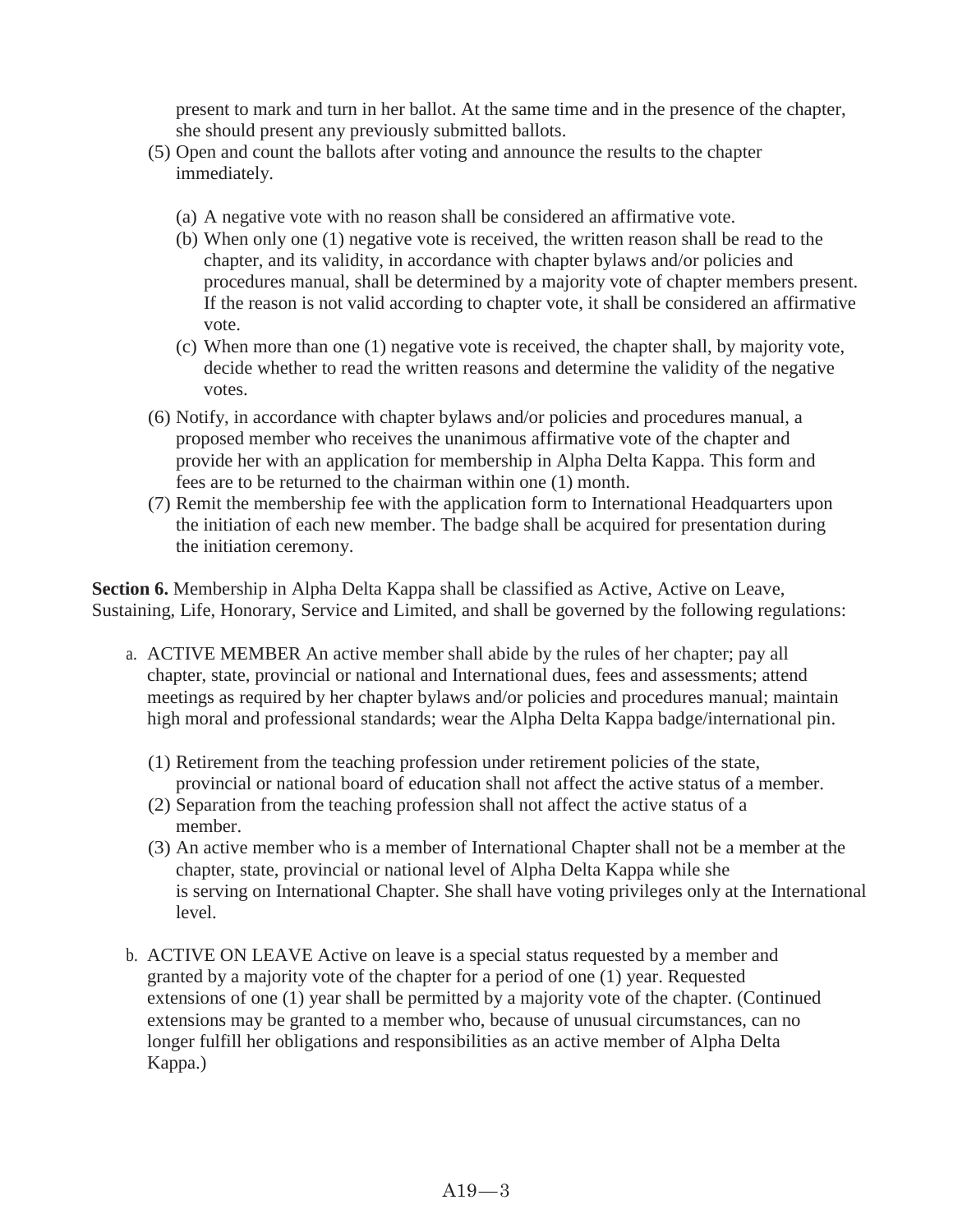- (1) Reasons for granting active on leave status shall be prolonged personal or family illness, professional study or obligations, teaching abroad, temporary move from the chapter area, honorary professional assignment or other reasons acceptable to the chapter.
- (2) A member granted active on leave status shall pay all chapter, state, provincial or national and International dues, fees and assessments to the chapter treasurer. She shall not be required to attend chapter meetings, to hold office or to serve on committees. She shall not vote on new members.
- (3) Active on Leave is a chapter level status and not reported to Headquarters.
- c. SUSTAINING MEMBER A sustaining member is an active member who is not affiliated with a chartered chapter.
	- (1) A sustaining member shall
		- (a) Pay her state, provincial or national and International dues, fees and assessments to the state, provincial or national treasurer where she resides.
		- (b) Notify the state, provincial or national treasurer and Headquarters within thirty (30) days of any change of address.

(2) A sustaining member who has moved to a nation in which there is no Alpha Delta Kappa organization must send dues, fees and assessments directly to International Headquarters. She shall notify Headquarters of any change of address within thirty (30) days.

- (3) Failure of a member to fulfill her obligations shall be cause for termination of membership. (See Article III, Sections 10 & 12.)
- (4) A sustaining member shall have the privileges of a vote at International conventions only if she occupies a position or holds an office that would entitle her to a vote. State, provincial or national bylaws and/or policies and procedures manual shall govern her voting privileges at those levels.
- d. LIFE MEMBER A life member shall comply with all provisions affecting an active member except that she shall pay no annual dues. Life members by tenure shall pay the annual life member by tenure dues. Life member by tenure was discontinued September 1, 1961.
- e. HONORARY MEMBER The title of honorary member may be conferred upon a woman for life. This membership shall entitle her to all privileges other than those of holding office, making motions and voting, unless she was initiated prior to August 1971. Honorary membership in Alpha Delta Kappa shall be governed by the following regulations:
	- (1) Chapter Honorary Member
		- (a) A chapter shall have no more than two (2) honorary members with the exception of Fidelis chapters, which may have more. (See Article IV, Section 8. b. (4))
		- (b) A chapter honorary member shall not be under contract to a school system at the time of her election or initiation nor engaged as a professional educator.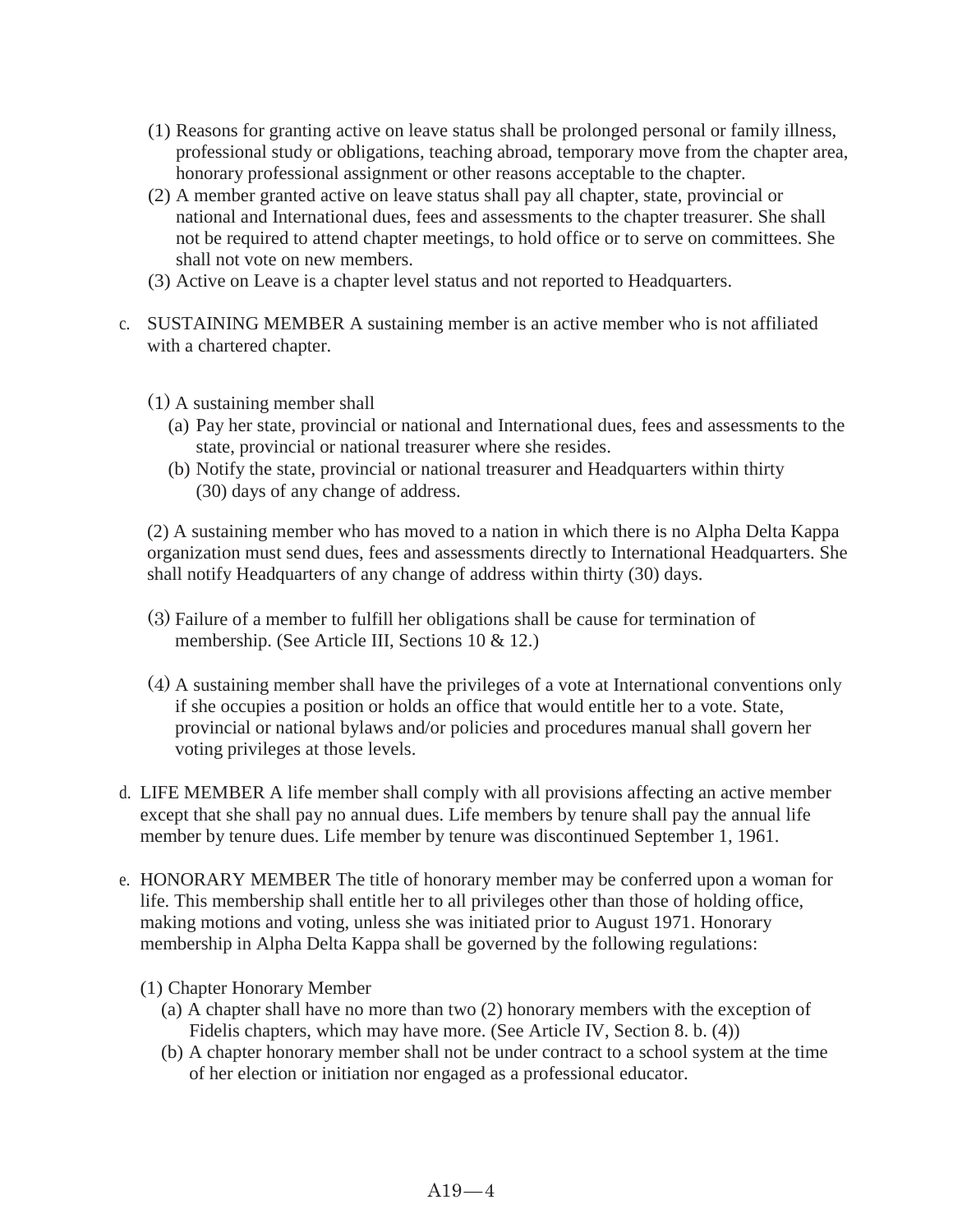- (c) Qualifications of a proposed chapter honorary member shall be approved by Headquarters prior to her election.
- (d) A chapter honorary member shall not have been a member of Alpha Delta Kappa.
- (e) A chapter honorary member shall have made an outstanding contribution to the field of education, the sciences, the humanities, or the arts on a local, state, provincial or national level.
- (f) A chapter honorary member shall be elected by the same election procedures as those used to elect new members.
- (g) A chapter honorary member shall pay no dues, fees or assessments. The annual honorary dues and the cost of the Alpha Delta Kappa chapter honorary pin presented to the honorary member shall be met by the chapter.
- (h) A chapter honorary member shall be permitted to transfer to another chapter when invited.
- (2) State, Provincial or National Honorary Member
	- (a) The proposed honorary member's application shall be approved by Headquarters prior to her election.
	- (b) An honorary member shall
		- 1. Have made an outstanding contribution to the fields of education, humanities, sciences or arts on a state, provincial or national level.
		- 2. Not be under contract to a school system at the time of her election or initiation nor engaged as a professional educator.
		- 3. Not have been an active member of Alpha Delta Kappa.
		- 4. Be elected by a majority of the delegates present and voting at the convention.
		- 5. Pay no dues, fees and assessments. The annual honorary dues and the cost of the Alpha Delta Kappa state/provincial/national honorary pin presented to the honorary member shall be met by the respective state, province or nation.
	- (c) There is no limit to the number of honorary members a state, province or nation may have.
- (3) International Teacher Education (ITE) Honorary Member
	- (a) The proposed honorary member's application shall be approved by Headquarters prior to election.
	- (b) An International Teacher Education (ITE) Honorary Member shall
		- 1. Have been a recipient of an Alpha Delta Kappa ITE scholarship.
		- 2. Have made a significant impact on her sponsoring chapter and its members.
		- 3. Possess strong leadership qualities and effective interpersonal communication skills.
		- 4. Be committed to the goals of Alpha Delta Kappa.
		- 5. Help publicize Alpha Delta Kappa as an organization to groups in other parts of the world.
		- 6. Be elected by the same election procedures as those used to elect new members.
		- 7. Have access to the Alpha Delta Kappa website and member publications.
		- 8. Have no financial obligation. The cost of the Alpha Delta Kappa honorary pin presented to the ITE Honorary member shall be paid by the sponsoring chapter.
	- (c) A chapter may initiate an unlimited number of ITE Honorary members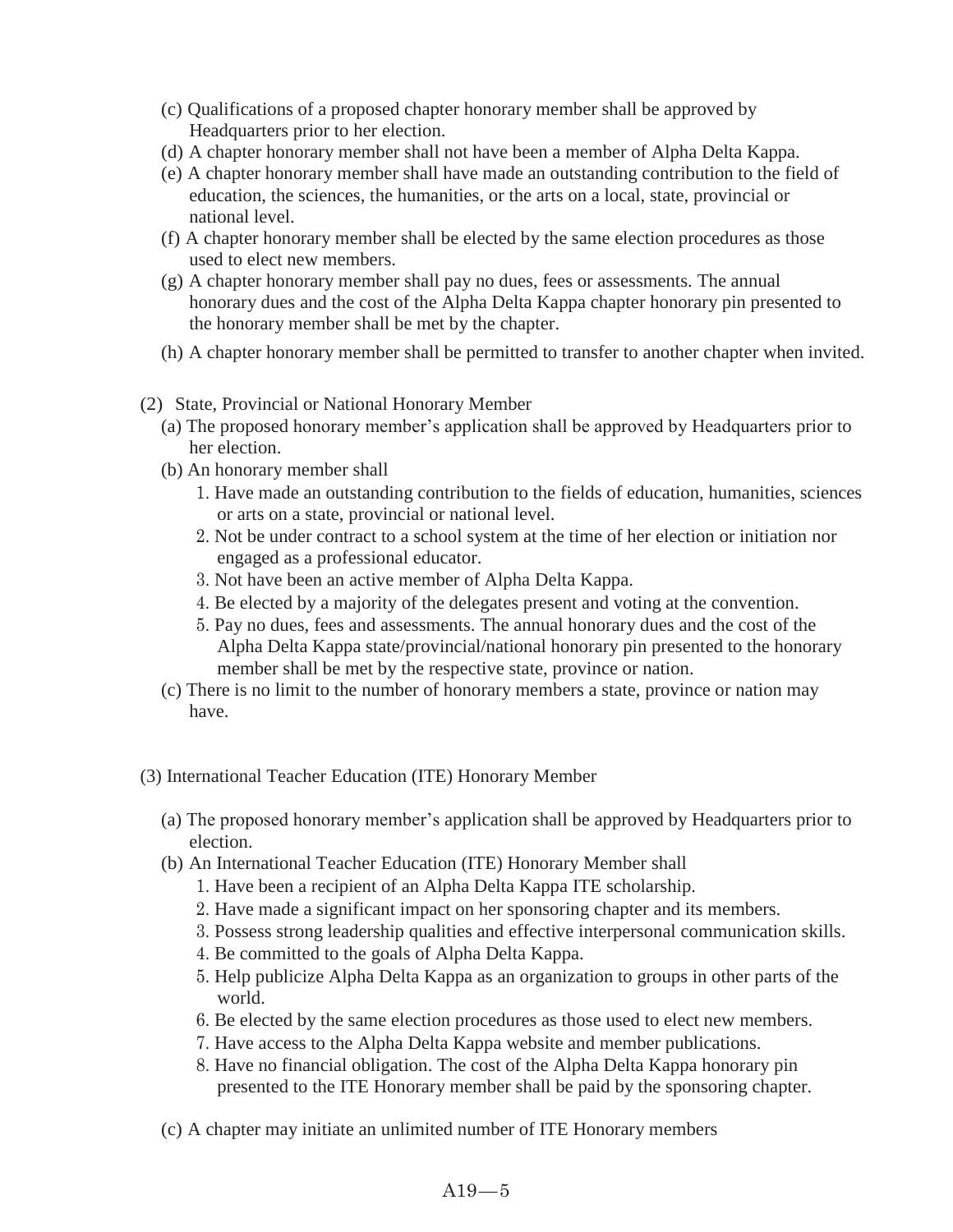- f. SERVICE MEMBER The title of service member may be conferred upon a member of Headquarters' staff.
	- (1) A person eligible for membership shall
		- (a) Have been a member of Headquarters' staff for at least three (3) years.
		- (b) Be approved by and invited by International Chapter.
	- (2) The service member shall have no voting privileges unless the service member occupies a position or holds an office that would entitle the service member to vote.
	- (3) The service member shall
		- (a) Be presented with the Alpha Delta Kappa Service Pin, the cost of which shall be met by Alpha Delta Kappa.
		- (b) Pay no dues, fees or assessments.
- g. LIMITED MEMBER If a member becomes permanently incapable of fulfilling her obligations and responsibilities as an active member of Alpha Delta Kappa, a chapter may request her membership status be changed to that of limited member. Such a change in status shall be decided by Headquarters and shall be based on the information received from her chapter's executive board.
	- (1) A member shall be considered incapable of fulfilling her obligations and responsibilities if she has permanent physical or mental challenges that prevent her from participating in chapter activities.
	- (2) A member with limited status shall be exempt from any financial obligations to Alpha Delta Kappa and shall receive publications until her chapter has notified Headquarters that it is no longer feasible for these publications to be received.
	- (3) Status as a limited member shall remain in effect until member joins Omega Chapter.
	- (4) A member must not have an outstanding dues balance to be considered for limited status.

#### **Section 7.** TRANSFER OF MEMBERSHIP

- a. An active member shall be permitted to transfer from one (1) chapter to another without a vote by the receiving chapter members.
- b. An active member moving from another locality shall be invited into membership in an established chapter without a vote by chapter members.
- c. The receiving chapter president, the chapter membership chairman or chapter treasurer shall complete the electronic/online Chapter Transfer Form as directed on the Alpha Delta Kappa Website. The member shall inform her former chapter of the decision to transfer her membership. Headquarters does not arrange or approve transfers.
- d. A sustaining member may become a member of a chapter through transfer.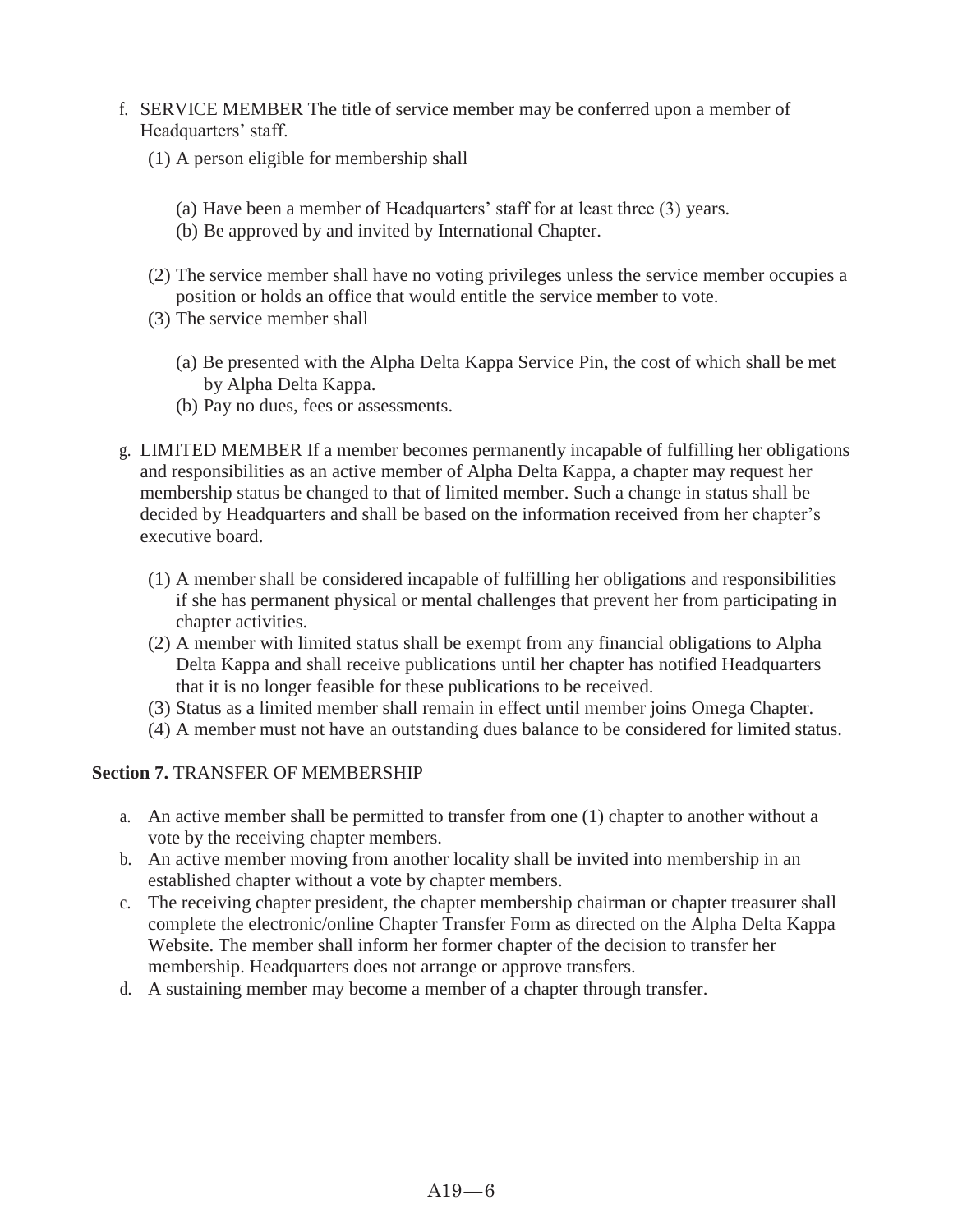### **Section 8.** RESIGNATION

- a. An active chapter member who desires to resign from Alpha Delta Kappa shall notify her chapter president, chapter treasurer, or the chapter membership chairman who shall inform the chapter members. The chapter president, chapter treasurer or the chapter membership chairman shall resign the member on the electronic/online member's Directory profile.
- b. A sustaining member who wishes to resign shall notify the S/P/N treasurer. The S/P/N treasurer shall notify Headquarters.
- c. Resignation from Alpha Delta Kappa shall be considered automatic resignation from the chapter, state, provincial or national, and International organization and all the privileges of membership in Alpha Delta Kappa shall be revoked.

#### **Section 9.** REINSTATEMENT

- a. A former member of Alpha Delta Kappa may be reinstated into a chapter by
	- (1) Petitioning the chapter in which she wishes to become an active member.
	- (2) Receiving the same approval by vote as for any new active member of the chapter.
	- (3) Completing and returning a Petition for Reinstatement Form to Headquarters accompanied by payment of current International dues and reinstatement fee.
	- (4) Paying the current chapter and state, provincial or national dues.
	- (5) Receiving notification from Headquarters that the reinstatement process has been completed.
- b. A former member of Alpha Delta Kappa, with no chapter affiliation available, may be reinstated into sustaining membership in the state, province or nation, by
	- (1) Petitioning the S/P/N executive board in which she wishes to become a sustaining member. Receiving approval by vote of the S/P/N executive board.
	- (2) Completing and returning a Petition for Reinstatement Form to Headquarters accompanied by payment of current International dues, and reinstatement fee.
	- (3) Paying current state, provincial, or national dues.
	- (4) Receiving notification from Headquarters that the reinstatement process has been completed.
- c. A life member may be reinstated by
	- (1) Petitioning Headquarters.
	- (2) Paying the current chapter and state, provincial or national dues and the current reinstatement fee. (Her status as a life member shall not have been changed.)
- d. All reinstatements are subject to International Chapter approval.

### **Section 10. TERMINATION OF MEMBERSHIP**

- a. The termination of a membership in Alpha Delta Kappa shall be made by International Chapter.
- b. Membership in Alpha Delta Kappa shall be subject to termination for failure to
	- (1) Be loyal to the ideals and objectives of Alpha Delta Kappa.
	- (2) Be an active, participating member, attend chapter meetings, serve in official capacities and contribute to the good of the organization.
	- (3) Assume financial obligations of Alpha Delta Kappa.
	- (4) Maintain high standards of personal, social and professional conduct.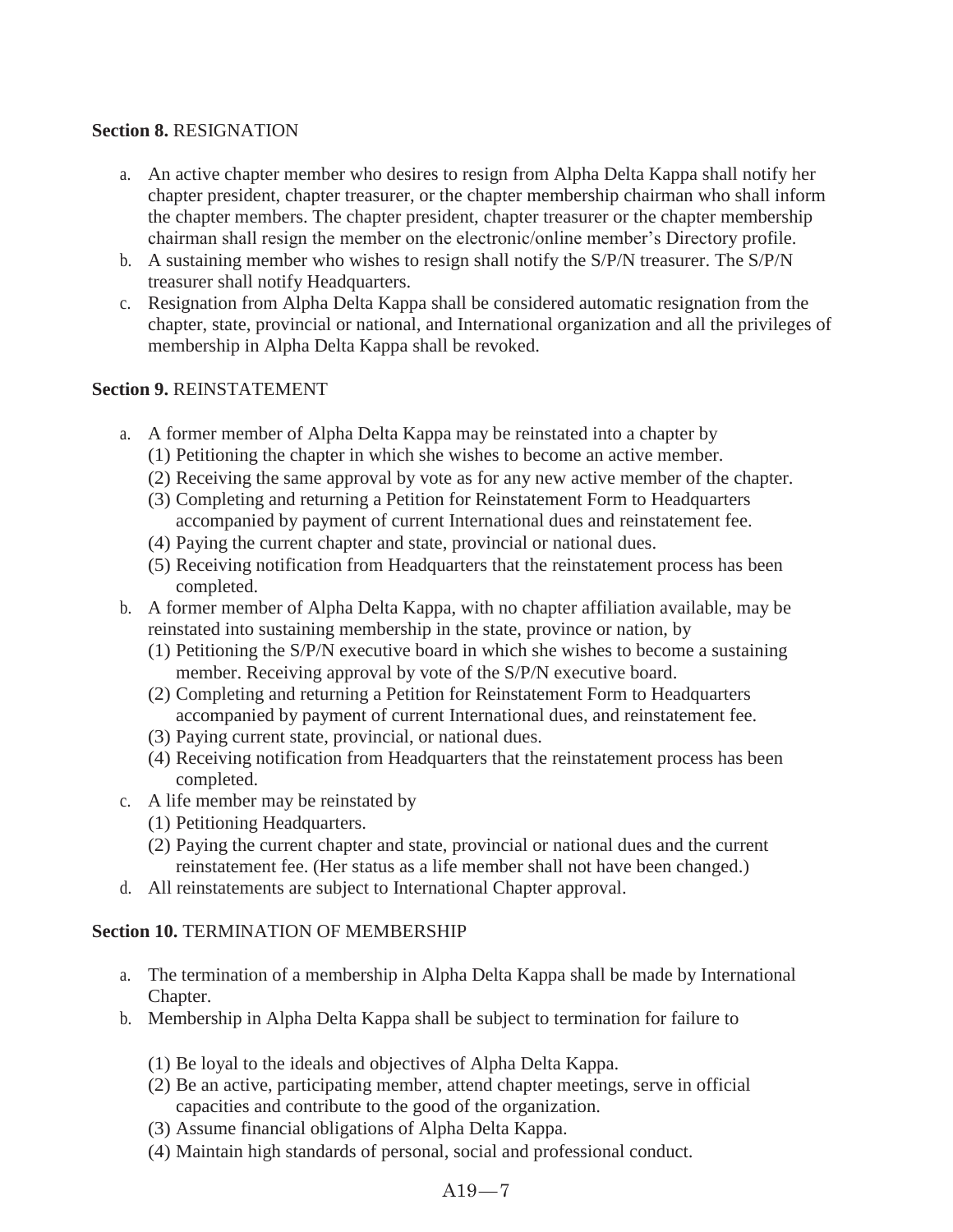- c. Failure to meet any of the membership requirements shall be just cause for termination of membership.
- d. A member is delinquent if her International, state, provincial, national or chapter dues, or other assessments are not postmarked by January 31. If these dues or other assessments are still not received at Headquarters by May 1, membership shall be terminated.
- e. The chapter executive board shall determine whether any of the above deficiencies exist, except for the financial obligations, and shall call a special meeting of the chapter to consider the point(s) of concern, provided that the member under review shall have received written notification at least ten (10) days prior to the special meeting.
	- (1) If two-thirds (2/3) of the total membership vote by written ballot in favor of revoking the membership, the chapter executive board shall submit a petition giving the reasons for revoking the membership to the state, provincial or national executive board for review.
		- (a) A member must be present at the special meeting to be eligible to vote.
		- (b) A record must be made of which chapter members voted without resulting in a record of the actual votes of the members.
		- (c) The wording shall be straightforward, i.e., "Should (member's name)'s membership in Alpha Delta Kappa be terminated? YES NO"
	- (2) The report of the action of the state, provincial or national executive board shall be sent to Headquarters which shall notify the member of her suspension, and this shall remain in effect until final action is taken by International Chapter.
	- (3) The member shall have the right of appeal at any of the steps prior to the final action of International Chapter.
	- (4) International Chapter shall notify the International Vice President of the Region, the state, provincial or national president, the chapter and the member of the final decision.

### **Section 11.** OMEGA CHAPTER

- a. Omega Chapter shall be comprised of deceased members.
- b. A memorial service for members deceased during the biennium shall be held at each International convention.
- c. The membership badge/international membership pin shall become a part of the personal effects of a member of Omega Chapter.

### **Section 12.** DUES, FEES AND ASSESSMENTS

- a. The annual International dues shall be due January 1 and delinquent if postmarked after January 31. A penalty per capita shall be imposed for dues postmarked after January 31.
- b. The annual International dues shall be paid by Active, Active on Leave, and Sustaining members.
	- (1) A life membership shall be available and may be purchased by a member who has been active for at least three (3) years. After purchase, life members shall pay no annual dues.
	- (2) A life member by tenure shall pay the annual life member by tenure dues.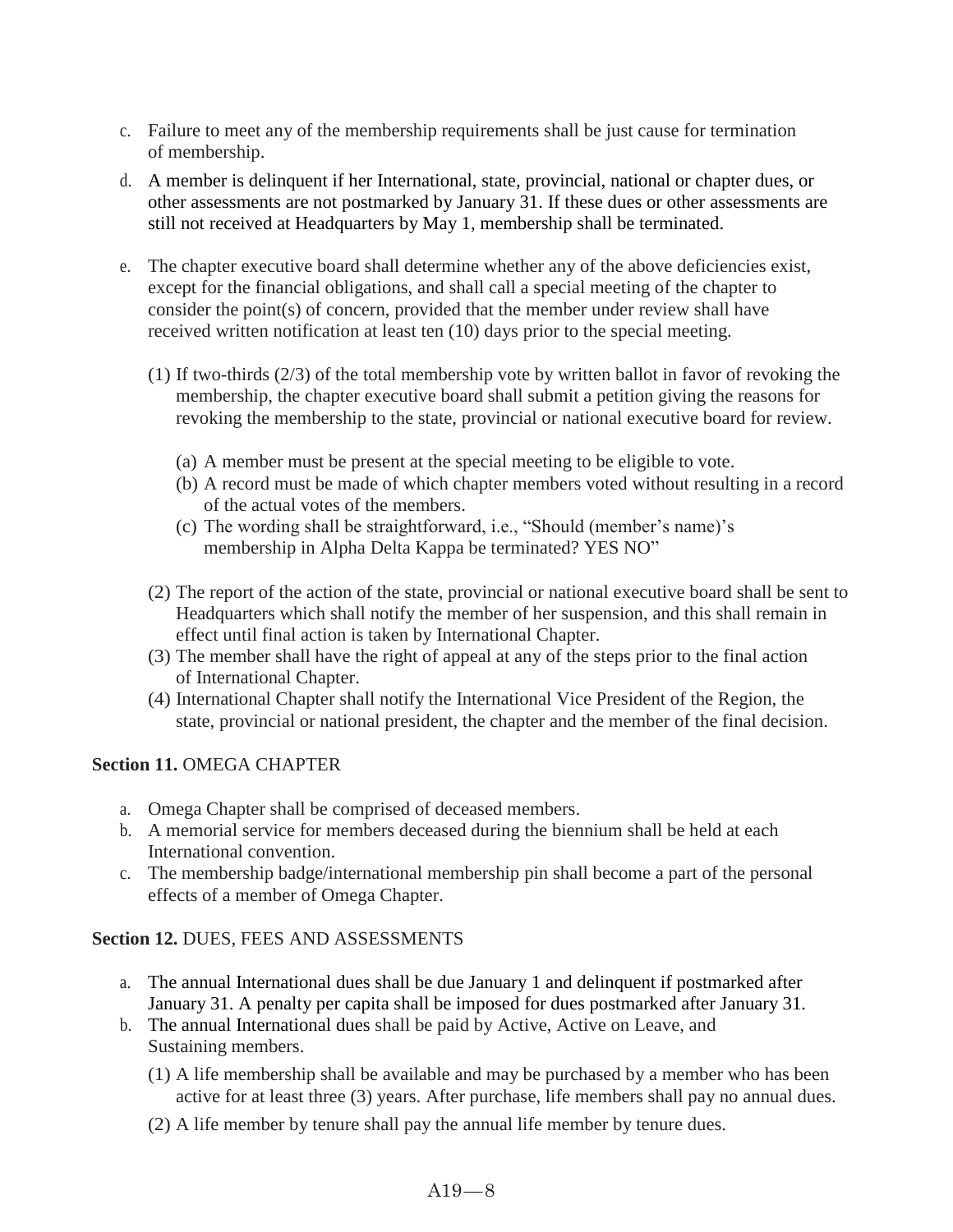- (3) All state/provincial/national, ITE and chapter honorary members shall have their annual honorary dues paid by the respective S/P/N or chapter.
- c. Members shall pay such other fees or assessments voted by the delegate assembly at International convention.
- d. If a proposed fee or assessment to be voted upon by the delegates shall exceed ten percent (10%) of the International dues, all chapters shall be notified ninety (90) to one hundred twenty (120) days prior to International convention.
- e. The membership fee for prospective members shall be set by the International Executive Board.
- f. Dues and fees for members of chapters outside the United States shall be set by the International Executive Board.
- g. State, provincial or national dues shall be set by the state, provincial or national organization and shall be collected by the state, provincial or national treasurer.
- h. Chapter dues shall be set by the chapter and shall be collected by the chapter treasurer.
- i. A member elected to International Chapter shall pay, during her term as an International Officer, the annual International Chapter dues and the required registration fee at International Convention.

# **ARTICLE IV — CHAPTER ORGANIZATION**

**Section 1.** A new chapter shall be organized with the cooperation and direction of Headquarters, the state, provincial or national president and membership consultant and, when appropriate, the International Executive Board.

- a. Application for organizing and installing a new chapter shall be made in writing to the state, provincial or national president and to the state, provincial or national membership consultant. Upon receipt of their approval, application shall be made in writing to Headquarters.
- b. All new chapters must receive final approval from Headquarters who will furnish materials and instructions for prospective members and will assign the official Greek letter name to the new chapter. (Under no circumstances shall any other name be used.)
- c. Upon receipt of the applications for membership, the membership fee and the badge/international pin orders, Headquarters shall extend an initiation invitation to each prospective member.
- d. A new chapter may be installed, and a charter granted when a minimum of twelve (12) prospective members have been initiated.
- e. Alpha Delta Kappa members who transfer into the new chapter at the time of organization shall be included in the charter members.
- f. A new chapter shall set up its local organization in accordance with state, provincial or national bylaws and/or policies and procedures manual, and International Bylaws.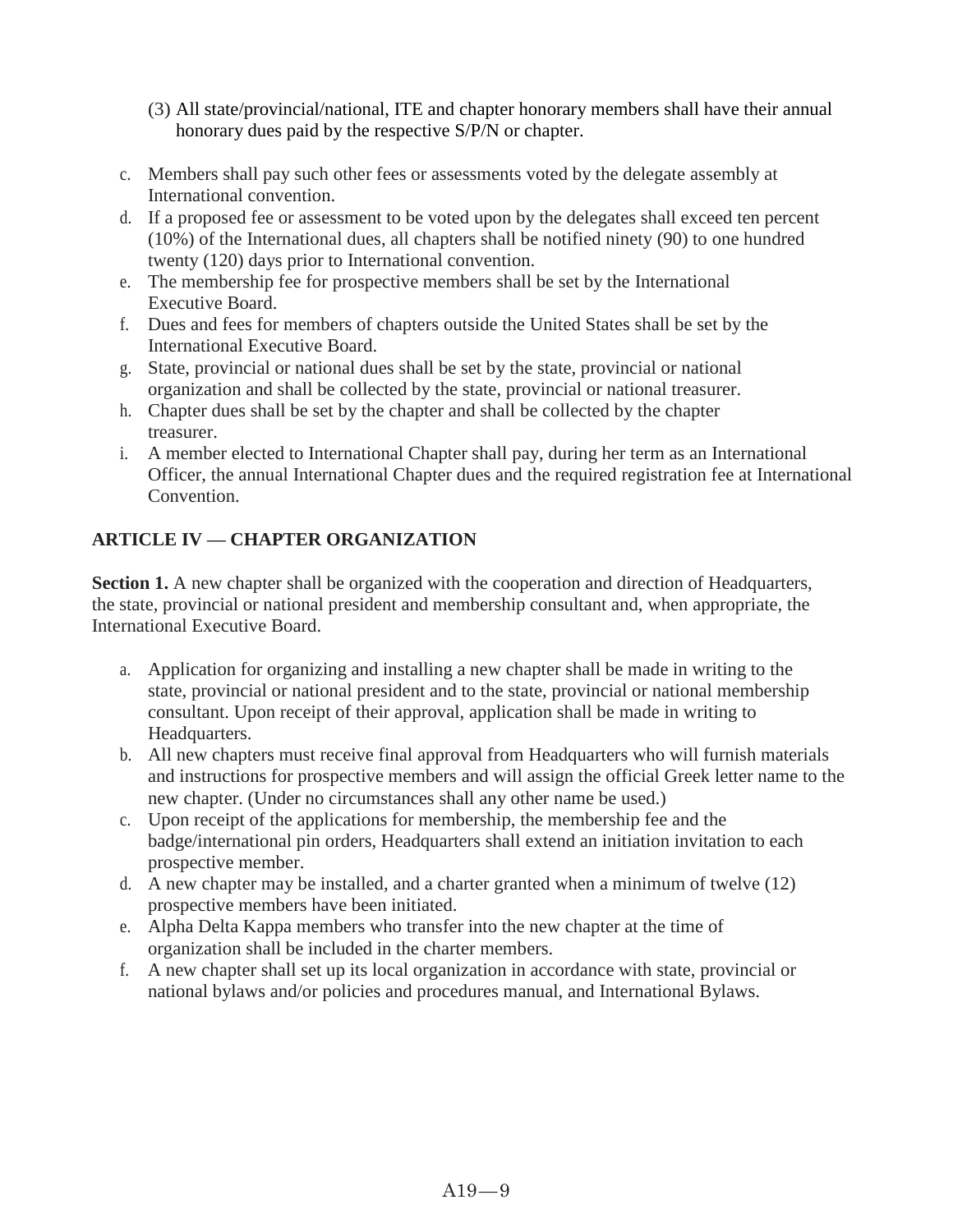**Section 2.** A new chapter may be organized by colonization. The same procedures for the organization of other new chapters shall be followed except:

- a. Application for colonizing shall be made in writing to the state, provincial or national president and state, provincial or national membership consultant. Upon receipt of their approval, application shall be made in writing to Headquarters.
- b. Five (5) to nine (9) volunteer members of an established chapter shall become the nucleus for the new chapter provided that the established chapter is left with at least twelve (12) members.
- c. Members of established chapters wishing to transfer to a new chapter formed by colonization shall be permitted to do so provided that their chapters are left with at least twelve (12) members.
- d. Sustaining members may become part of a chapter formed by colonization.
- e. The newly established chapter formed by colonization shall be installed and shall be granted a charter when at least twelve (12) new and/or transfer members have been initiated and/or colonized. The new initiates and transfer members shall constitute the charter members of the chapter. The officers shall be elected from the any of the chapter members.

**Section 3.** A new chapter may be organized by division. A chapter may divide into two (2) chapters with a minimum of twelve (12) active members as members of the new chapter. The original chapter shall be left with at least twelve (12) active members. Members forming the new chapter shall be charter members of that chapter. Headquarters will assign the name of the new chapter.

**Section 4.** A chapter may organize a group of retired members from within the chapter who may meet separately from the regular chapter, allowing the retired members to plan alternative meeting times and programs that better meet their needs and interests, provided that doing so does not leave the regular chapter with fewer than twelve (12) members. Guidelines and forms are available from Headquarters or may be printed from the website.

**Section 5.** Two or more chapters may merge into one chapter when one or more of the chapters has exhausted all possible strategies for membership growth and viability. The merged chapters will decide which chapter name to retain. Guidelines and forms are available from Headquarters or may be printed from the website.

**Section 6.** A chapter shall keep itself viable by adding one (1) new member for each member in the chapter who is no longer actively engaged in the teaching profession and one (1) new member for each life member who has been reinstated.

**Section 7.** A Fidelis chapter may merge with a non-Fidelis chapter. The Fidelis chapter name shall be retired. The Fidelis group may meet separately from the rest of the chapter and plan its own programs. The chapter shall be responsible for officers, reporting and dues collection for the combined chapter. Guidelines and forms are available from Headquarters or may be printed from the website.

**Section 8.** A Fidelis chapter may be organized in an area where there are members not actively engaged as professional educators to provide an opportunity for more flexible meeting times and programming and to provide an additional chapter and voting unit for the state, province or nation.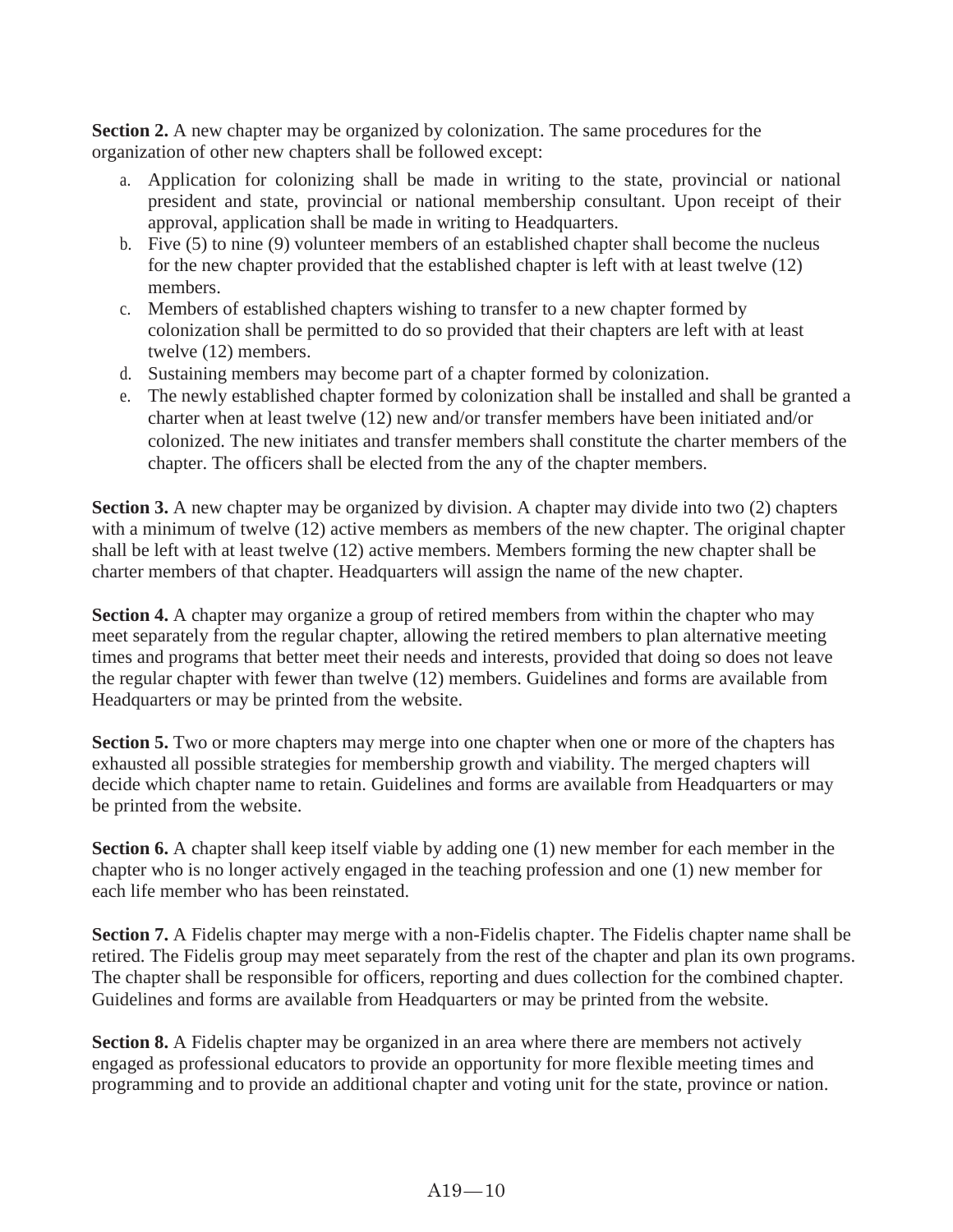- a. Fidelis Chapter Organization
	- (1) A Fidelis chapter may be organized and receive a Fidelis scroll when ten (10) members not actively engaged in education have affiliated.
	- (2) When a group has informed their chapter(s) of the desire to form a Fidelis chapter, application for organizing and installing the Fidelis chapter shall be made in writing to the state, provincial or national president and to the state, provincial or national membership consultant. Upon receipt of their approval, application shall be made in writing to Headquarters.
	- (3) Headquarters will send the necessary forms and materials to the person in charge of organizing the Fidelis chapter. Headquarters shall notify the appropriate state, provincial or national president when organization has been completed.
	- (4) Fidelis chapters shall elect officers whose terms shall be for one (1) year with the privilege of reelection. Officers shall be elected no later than May 1. The newly elected secretary shall provide a list of officers to Headquarters, the International Vice President of the Region and the state, provincial or national president.
- b. Fidelis Chapter Membership
	- (1) Retired educators who are chapter members or sustaining members in the area or who move into the area may transfer their membership to a Fidelis chapter.
	- (2) A member not actively engaged as a professional educator may transfer to a Fidelis chapter provided that her former chapter is left with at least twelve (12) members.
	- (3) Fidelis chapters shall be eligible to recruit and initiate retired educators who meet the eligibility for membership. (See Article III, Section 3.)
	- (4) When invited, an honorary member may transfer into a Fidelis chapter. A Fidelis chapter may invite more than two (2) honorary members through transfer.
	- (5) A member of a Fidelis chapter may automatically return to the chapter from which she originally transferred.
- c. Fidelis Chapter Operation
	- (1) A Fidelis chapter shall be organized as an integral part of Alpha Delta Kappa. Although its programming and interests may vary from that of other chapters, it is expected to maintain the high standards of altruism, ethics and purposes of Alpha Delta Kappa.
	- (2) Members of Fidelis chapters shall pay International dues and state, provincial or national dues. A Fidelis chapter shall pay the regular ITE annual obligation.
	- (3) A Fidelis chapter shall submit required reports.
	- (4) A Fidelis chapter organized in an area where there is a city/area council of chapter presidents is a member of that council and shall participate in council activities.
	- (5) A Fidelis chapter organized in an area where there is a district is a member of that district and shall participate in district activities.
	- (6) A Fidelis chapter shall have voting delegates at International and state, provincial or national conventions.
	- (7) A member of a Fidelis chapter has all the rights to higher office and to serve on state, provincial or national and International committees if she fulfills the qualifications of having served full terms as required for holding office on each level.

A19—11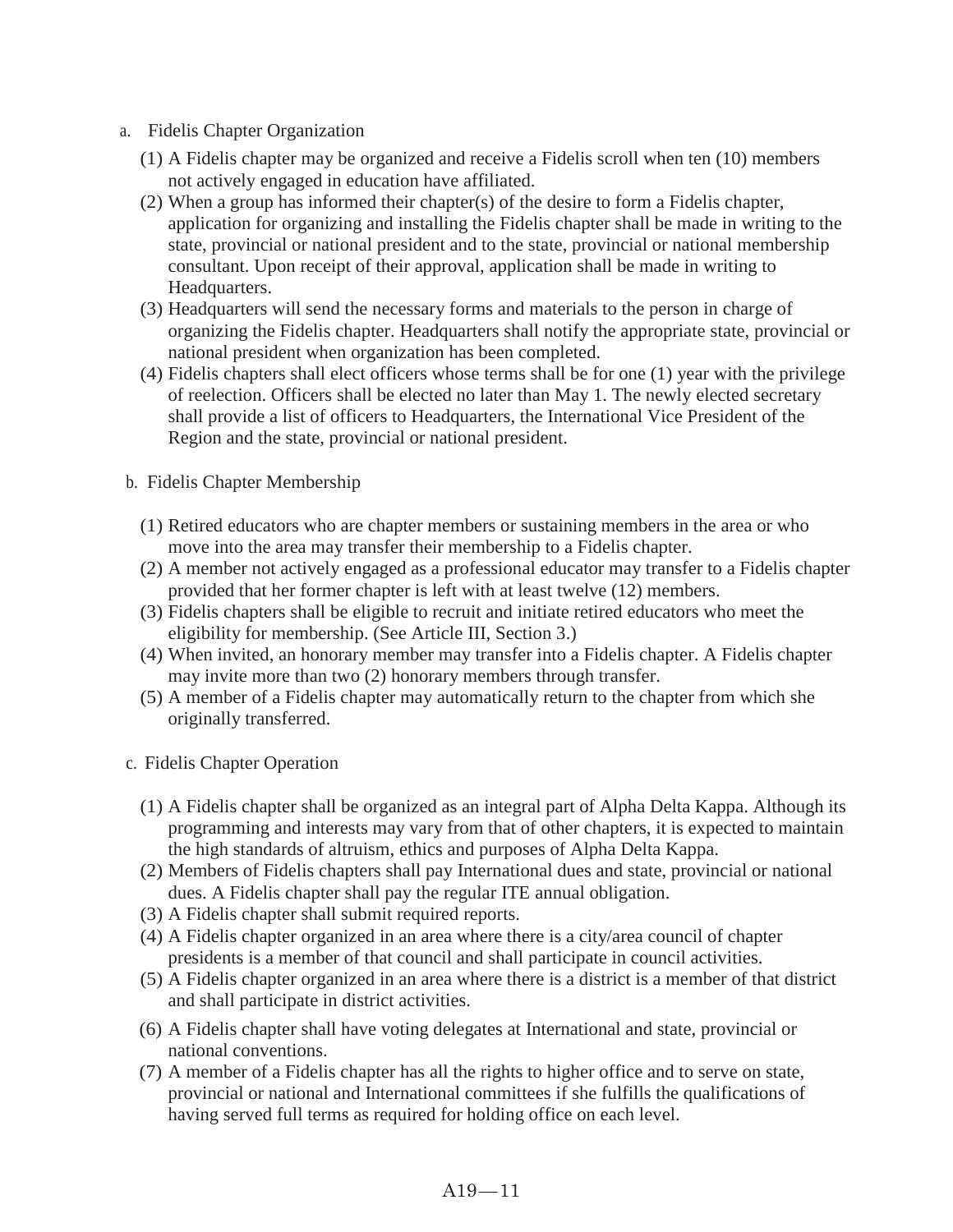**Section 9.** Official notification in writing must be given Headquarters, the International Vice President of the Region and the state, provincial or national executive board at least sixty (60) days in advance before any chapter may disband and cease to function.

# **ARTICLE V — SUSPENDING AND REVOKING OF CHARTERS**

**Section 1.** The charter of a chapter of Alpha Delta Kappa shall be subject to suspension and may be revoked under certain conditions. To remain active, chapters shall:

- a. Observe the state, provincial or national bylaws and/or policies and procedures manual, the International Bylaws and the Constitution of Alpha Delta Kappa.
- b. Update amendments to the chapter bylaws and/or policies and procedures manual within the normal time limits as required by the state, provincial or national bylaws and/or policies and procedures manual, the International Bylaws and the Constitution of Alpha Delta Kappa.
- c. Assume financial obligations for Alpha Delta Kappa dues and fees.
- d. Be punctual with reports and answer communications relative to the chapter.
- e. Participate in state, provincial or national and International conventions and regional conferences, whenever possible.
- f. Keep the chapter viable by initiating new members regularly.

**Section 2.** International Headquarters shall be authorized to determine whether to suspend the chapter for not assuming financial obligations. Headquarters will notify the S/P/N president, president-elect and membership consultant prior to suspension.

**Section 3.** State/Provincial/National officers shall call a special meeting of the chapter members to discuss the conditions of disbanding/suspending and to consider ways and means for solving the problem(s) of the chapter provided notice of such meeting shall be sent from the state, provincial or national president to the chapter members. The state, provincial or national president or her designee shall conduct the meeting in person or through electronic means. The International President, the International Vice President of the Region and The International Vice President for Membership shall be consulted as needed and kept informed.

**Section 4.** The chapter shall relinquish its charter immediately if a satisfactory solution for continuance of the chapter is unattainable.

**Section 5.** The decision to reinstate a chapter or revoke a chapter charter shall rest with International Chapter.

**Section 6.** The decision as to the individual membership status of members of a chapter whose charter has been revoked will rest with International Chapter.

# **ARTICLE VI — INTERNATIONAL EXECUTIVE BODIES**

**Section 1.** The Executive Board shall consist of those members designated in Article IV of the Constitution.

Section 2. International Chapter shall be the official body of International Officers and shall be comprised of the International Officers and the Executive Board members.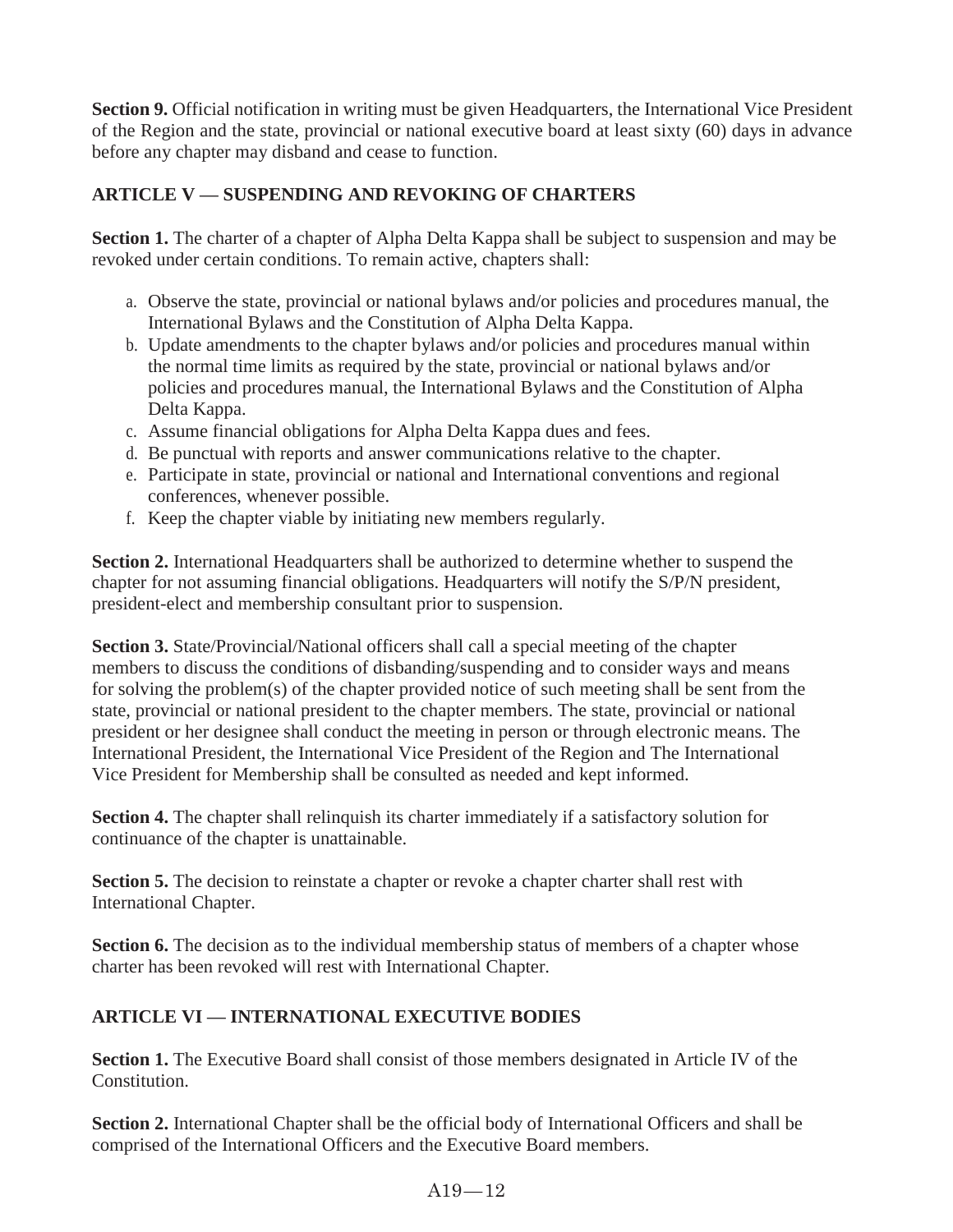- a. International Chapter, acting as a body, shall transact such business as the International Executive Board may delegate to it; have the power to suspend a state, provincial or national organization, to grant and revoke chapter charters, and to withdraw and reinstate individual memberships; set the time and location, and establish the rules and regulations of the International convention; and make plans, subject to the authority of the Executive Board, for implementing the adopted policies of the organization.
- b. International Chapter shall meet twice a year or as meetings are called by the International President.

# **ARTICLE VII — OFFICERS**

Section 1. **INTERNATIONAL** The officers of Alpha Delta Kappa shall be International President, International President-Elect, International Vice Presidents of the Regions, International Vice President for Membership, and Immediate Past International President.

- a. Eligibility
	- (1) A candidate for an International Office shall have been an active member for at least eight (8) consecutive years from the date of initiation or the date of her reinstatement to the date of election; shall be an active member at the time of her nomination; shall have within the last ten (10) years attended two (2) International conventions and two (2) regional conferences prior to her nomination; shall be registered and attending the Convention at which she is nominated.
	- (2) A candidate eligible for the office of International President or International President-Elect shall have served a term as International Vice President of a region.
	- (3) A candidate for International Office other than International President or International President-Elect shall have served a term as a chapter president and shall have completed a term as a state, provincial or national president. A two-year term served as a state, provincial or national chairman appointed by Headquarters to establish a state, provincial or national organization shall fulfill the requirement of a term as a state, provincial or national president.
	- (4) A candidate for the office of International Vice President for Membership shall have served a term as a Regional Membership Consultant, or as an International Vice President of a Region.
	- (5) A member with prior service as International Vice President for Membership, may offer to serve a second term, for a total of four (4) years in the position, if elected.
- b. Nomination
	- (1) The names of all candidates whose qualifications have been cleared by the Candidate Qualifications Committee shall be placed in nomination.
	- (2) Additional nominations from the floor shall be made in accordance with the current edition of Robert's Rules of Order Newly Revised provided that the member making the nomination shall present to the Chair a signed statement from the Candidate Qualifications Committee verifying the eligibility of the nominee.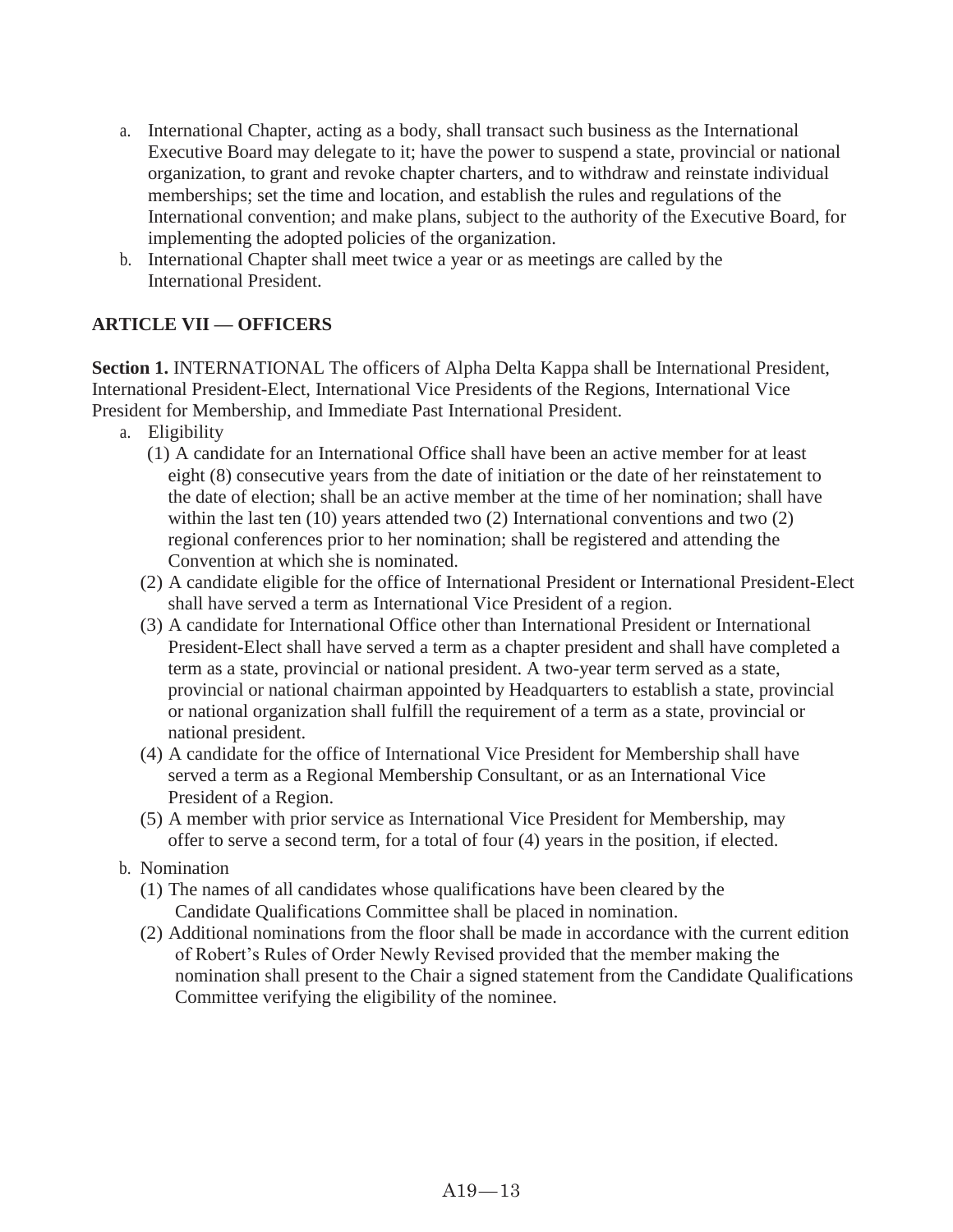#### c. Election and Installation

- (1) Election shall be by ballot.
- (2) Election of International Officers, other than the International Vice Presidents of the Regions, shall require a majority vote of the official delegates present and voting at the Convention.
- (3) Election of International Vice Presidents of the Regions shall take place at the same time as the election of other International Officers. The balloting shall be by regions; a majority of the official delegates present and voting from each respective region shall elect.
- (4) In the event the first ballot fails to give a majority vote to one (1) candidate for any International office, the second ballot shall contain the names of the two (2) candidates receiving the highest number of votes on the first ballot.
- (5) International Officers shall be installed at the International Convention at which they are elected. Any exception to this ruling shall be affected only through the suspension of these Bylaws.
- d. Term of Office
	- (1) The term for all International Officers shall be two (2) years or until a successor has been elected. The exception that the IVP for Membership may serve a second term.
	- (2) An International Officer shall hold only one (1) office at any given time.
	- (3) An International Officer shall not succeed herself unless International Chapter had appointed her to complete the unexpired term of office due to a vacancy.
	- (4) The International Vice President for Membership may serve a second term as sited in Article VII, Section 1 a. (5).
- e. Vacancies shall be filled in accordance with the provisions in the Constitution of Alpha Delta Kappa.
- f. Duties. Each member of International Chapter shall submit to Headquarters prior to each International Chapter meeting a report of her activities and prior to the International Convention shall submit for publication a report of her activities during her term of office.
	- (1) The International President shall serve as a goodwill ambassador of Alpha Delta Kappa; work in close cooperation with Headquarters; plan the agenda for and preside at International Chapter meetings; appoint committees; serve on the Executive Board during her term as International President and Immediate Past International President; work with the International Vice Presidents of the Regions in coordinating the regional conferences; attend all regional conferences and other professional meetings as required; vote only to make or to break a tie, unless the vote is by ballot; visit the Convention site; prepare the Convention program and proofread it, if feasible; preside at the International Convention at the conclusion of her term of office.
	- (2) The International President-Elect shall serve as a member of International Chapter and the Executive Board; work closely with the International President and Headquarters; preside at meetings in the absence of the International President or when requested to do so; attend meetings as authorized by the International President, International Chapter or Headquarters; and serve as chairman of International Council of Presidents.
	- (3) The Immediate Past International President shall attend all International Chapter meetings and submit reports of her activities; serve as a member of the International Executive Board; and serve in an advisory capacity to International Chapter. In the event of a vacancy in the office of International President, the Immediate Past International President shall assume the office for the unexpired term.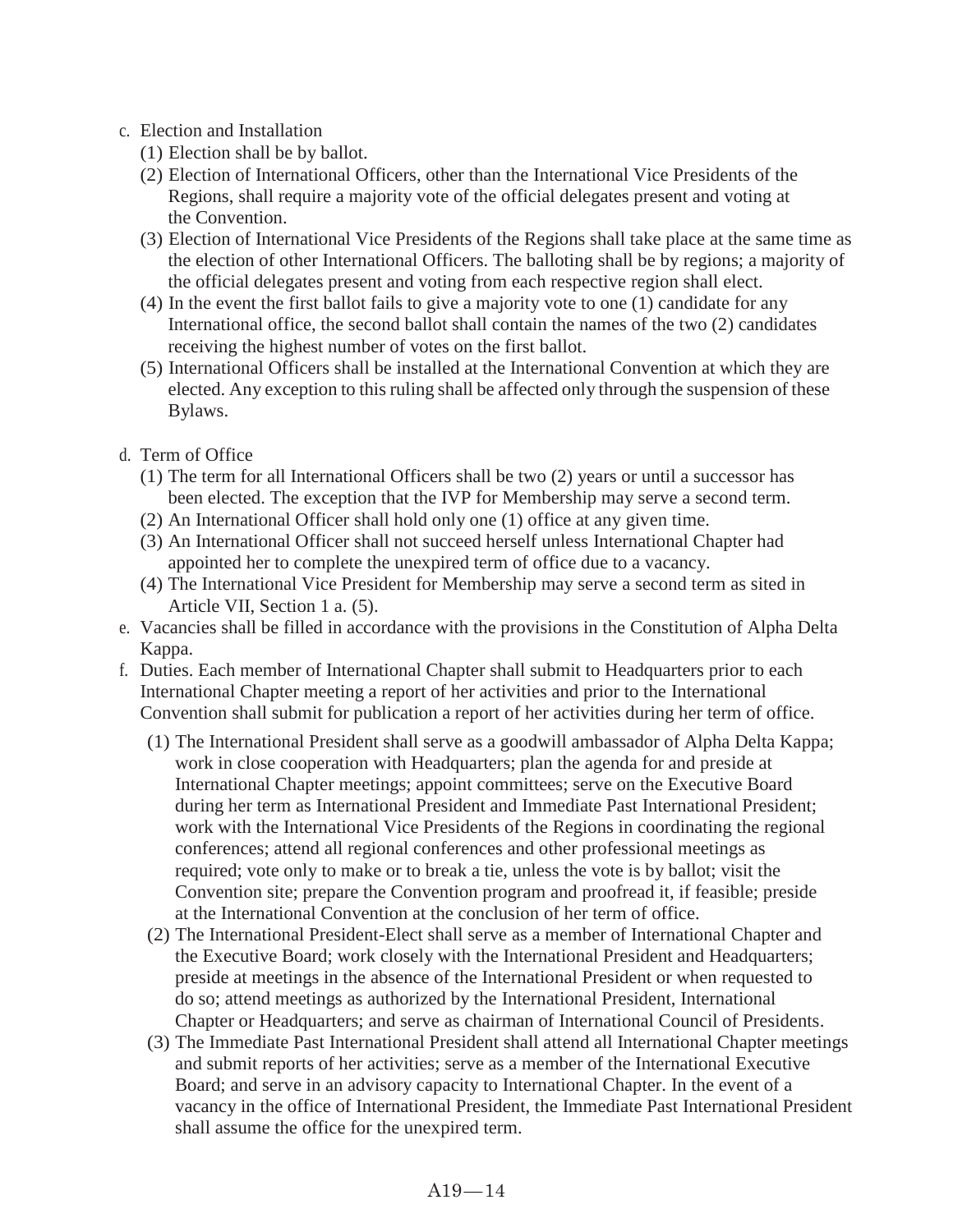- (4) The International Vice Presidents of the Regions shall be the chief officers of the region and shall conduct the business of the region; serve as members of the International Chapter; serve as liaison between the International Membership Committee and states, provinces and nations in the region; attend state, provincial and national conventions in their regions as authorized by International Chapter; attend and preside at the regional meetings held at the International Convention; work in close cooperation with the International President to determine goals for the region and make plans for their implementation. Each International Vice President of a region shall act in an advisory capacity to the state, provincial or national presidents of the region; appoint a regional sergeant-at-arms, a regional historian, a regional chaplain and a regional secretary to serve during her term of office and instruct them in the discharge of the functions which ordinarily are associated with their respective offices; be in charge of arrangements for a regional conference at which she shall preside, for which she may appoint a regional conference treasurer.
- (5) The International Vice President for Membership shall serve as a member of International Chapter; serve as liaison between International Chapter and the International Membership Committee; chair the International Membership Committee; establish membership goals, implement strategies to promote membership development; coordinate activities of the regional membership consultants; promote effective partnerships between the seven International Vice Presidents of the Regions and regional membership consultants; monitor regional and state/provincial/national membership action plans and provide feedback; analyze and distribute membership data; implement international expansion initiatives; formulate plans for seminars at International Convention and regional conferences; conduct membership seminar at International Convention; update the Membership Development Manual and make recommendations to International Chapter regarding membership issues.

**Section 2.** State, provincial or national (S/P/N) officers shall be president, president-elect, secretary, treasurer, historian, chaplain and immediate past S/P/N president. The offices of vice president for membership, corresponding secretary and sergeant-at-arms may be optional. The eligibility for all state, provincial or national officers must be as defined in International Bylaws. A president of the state/provincial/national council of chapter presidents, vice president for membership, other vice president(s) or secretary(s) may be elected if authorized by respective governing bylaws and/or policies and procedures manual which shall define the eligibility for and responsibilities of such offices. (Vice presidents do not automatically succeed to the office of president.)

- a. Eligibility
	- (1) A candidate shall be
		- (a) An active chapter member.
		- (b) Registered and attending the convention at which she is nominated, elected, and installed. An exception to this ruling shall be affected by a two-thirds (2/3) vote of the delegate assembly.
	- (2) A candidate for any S/P/N office shall have held an elected chapter office. A sustaining member, having served previously as an elected chapter officer, shall be eligible to serve as a state, provincial, or national officer.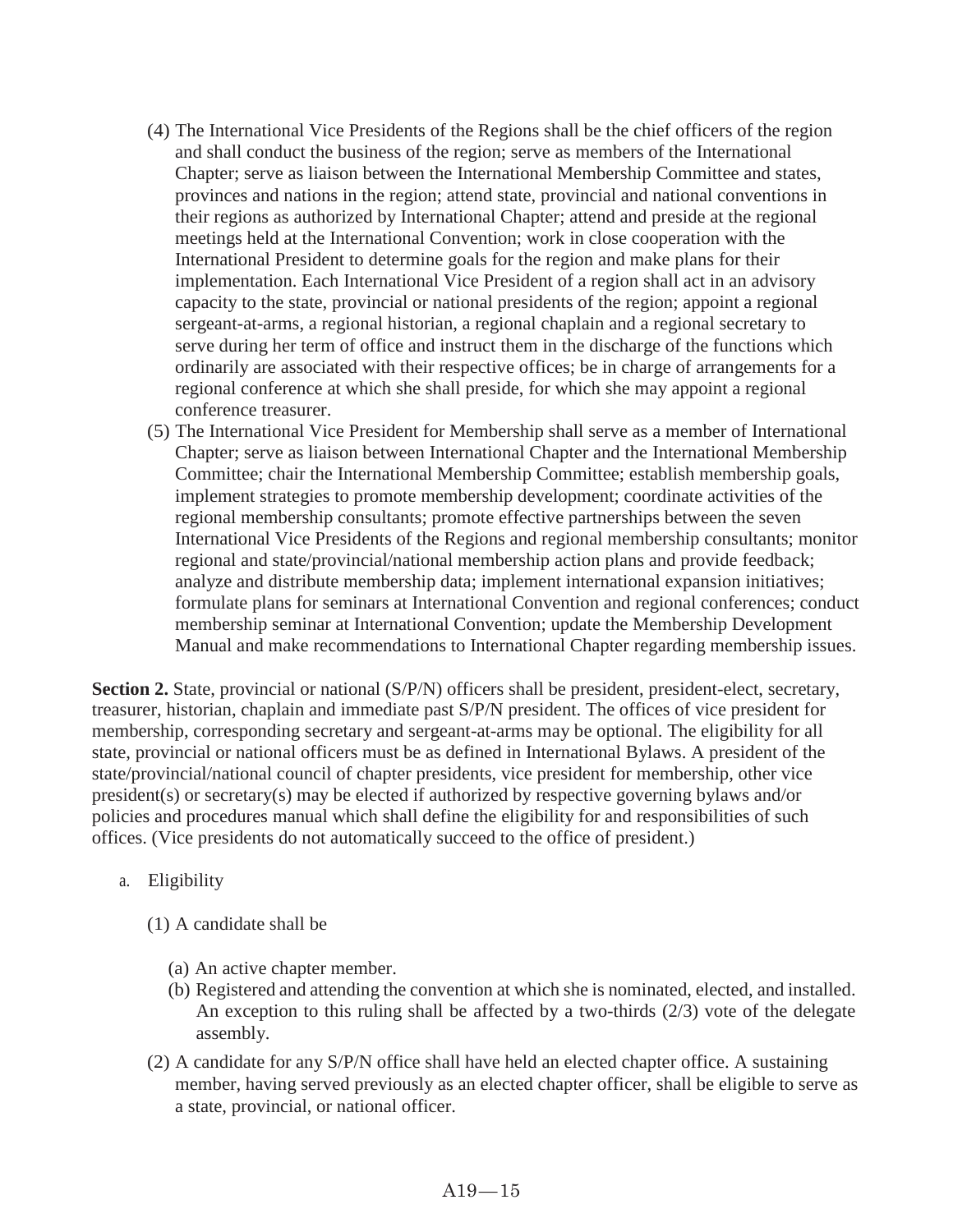- (3) A candidate for president or president-elect shall have served one (1) term as a chapter president and shall have served at least one (1) term on the respective executive board as an elected officer or as president of the council of chapter presidents.
- (4) State, provincial or national presidents and presidents-elect shall not hold a chapter office.
- b. A candidate qualifications committee shall present to the state, provincial or national convention a slate containing the names of all candidates for office whose credentials have been received by the committee in the prescribed manner and whose qualifications have been certified as having met the eligibility requirements of the International Bylaws. Since this committee does not serve to nominate, it shall not recruit candidates for office. It is possible to present an incomplete slate. The candidate qualifications committee will notify the chapters early in the biennium about where to obtain application forms and the deadline involved.
- c. Additional nominations may be made from the floor provided that the consent of the nominee shall first have been obtained; and provided further that the person making the nomination shall present to the Chair a statement signed by the chairman of the candidate qualifications committee certifying the eligibility of the nominee.
- d. Election and installation of state, provincial or national officers.
	- (1) The election shall be held at the S/P/N convention in the even-numbered years no later than June 30.
	- (2) Election procedures shall be specified in the bylaws and/or policies and procedures manual and a majority of the delegates registered and voting shall elect.
	- (3) An officer shall be installed at the convention at which she is elected and shall assume the duties of her office immediately following her installation. Any exception to this ruling shall be affected only through the suspension of the bylaws and/or policies and procedures manual.
	- (4) The president of the S/P/N council of chapter presidents shall be elected by the members at the council meeting held during convention unless the duties of this office shall have been delegated to another elected officer. The president of the council shall be installed with other officers at the convention.
- e. The term for all state, provincial and national officers shall be two (2) years or until a successor has been elected. A state, provincial or national officer shall not succeed herself unless she has served less than a full term, with the exception being the treasurer, secretary and/or the vice president for membership who may be elected for one (1) additional term only.
- f. Vacancies in offices, except that of president, shall be filled by the executive board.
	- (1) Should the office of president become vacant, the immediate past president shall complete the unexpired term. If the immediate past president is not available, the president-elect shall become acting president, leaving the office of president-elect vacant. She shall serve in this capacity until the regular election in the even-numbered year, at which time she shall be installed as S/P/N president.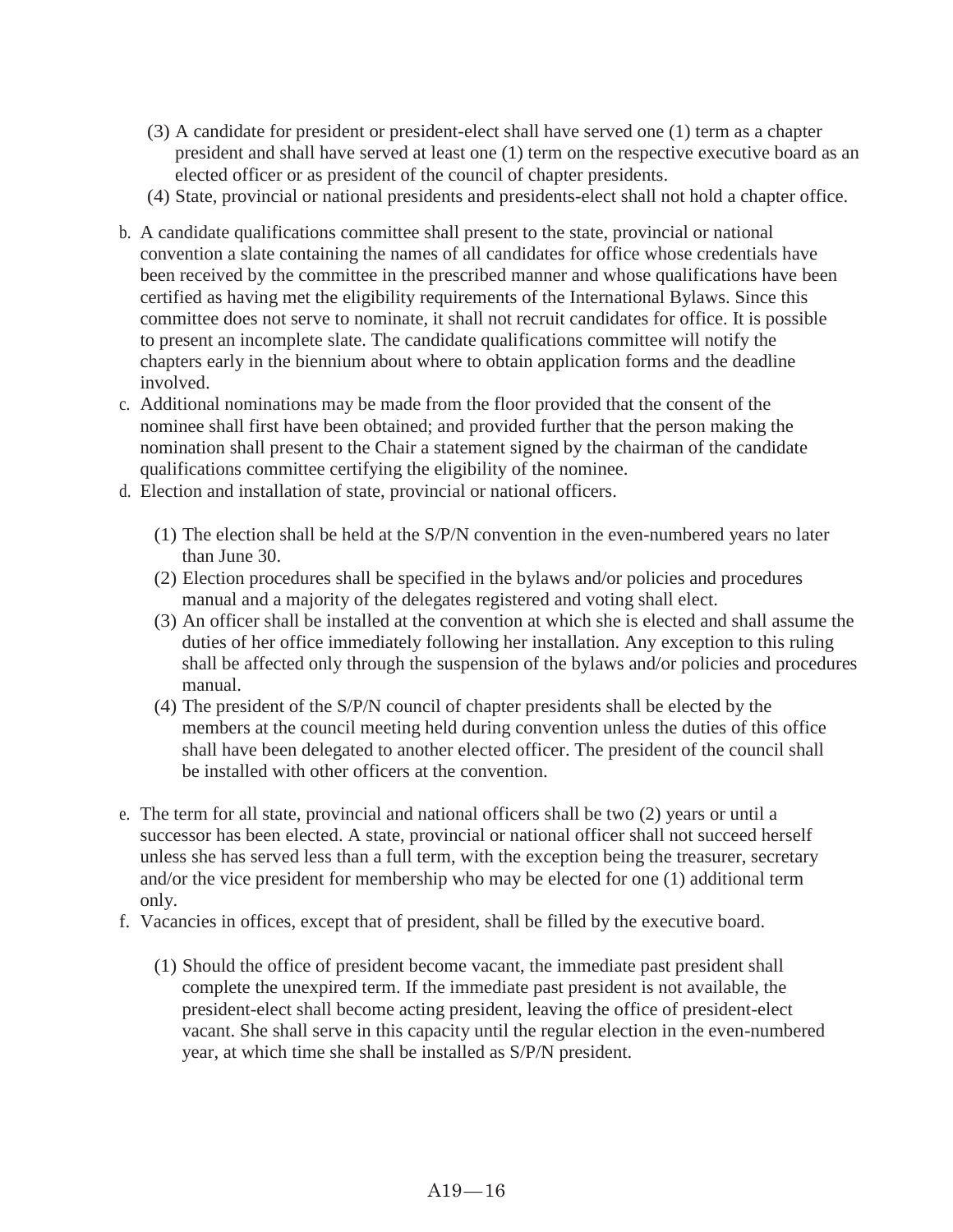- (2) Should the office of president-elect become vacant, the executive board shall fill the vacancy with a member who previously has completed a term on the executive board and who meets the qualifications for the office of acting president-elect. She shall serve until an election can be held at the convention scheduled in the next even-numbered year; both a president and president-elect shall be elected at that time unless the office was vacated because the president-elect became acting president. In that case, only a president-elect would be elected.
- g. The executive board shall be comprised of the elected officers, the immediate past president and the president of the S/P/N council of chapter presidents.
	- (1) The executive board shall meet at the beginning and close of the convention and at other times necessary to conduct the business of the state, province or nation.
	- (2) The executive board shall
		- (a) Conduct the business of the state, province or nation during the interim between conventions and biennially report business transacted by the board.
		- (b) Have the authority to establish districts and to determine the boundaries of such districts.
		- (c) Have the authority to form city/area councils of chapter presidents within the state, province or nation, and to allocate constituent chapters to each council.
		- (d) Set the time and place for the convention.
		- (e) Plan an effective, continuing membership program.
		- (f) Recommend that the treasurer be bonded.
		- (g) Approve a budget to be adopted by the delegates to the convention.
		- (h) Elect a candidate qualifications committee.
	- (3) When the executive board determines that an officer has failed to perform her duties, the board may declare the office vacant.
- h. Duties of the State, Provincial or National officers
	- (1) The president shall be chairman of the executive board; preside at all meetings and the convention; appoint all committees except the candidate qualifications committee; be exofficio member of all committees except the candidate qualifications committee; assist the membership consultant in formulating plans for expansion and chapter membership growth; interpret International and state, provincial or national policies to chapters through correspondence and visits; complete and submit reports as required by International Officers and Headquarters; plan and make all arrangements for the convention and submit a convention report to Headquarters and the International Vice President of the Region; be a member of the International Council of Presidents and a delegate to the International Convention; keep a file of all pertinent materials including a copy of all minutes, financial reports, yearly reports and reports made to International Officers or to Headquarters and pass them on to her successor.
	- (2) The president-elect shall assume the duties of president in her absence or if she is temporarily unable to perform her duties; be a member of the International Council of Presidents and a delegate to the International Convention; and perform any duties assigned to her by the president or by the executive board.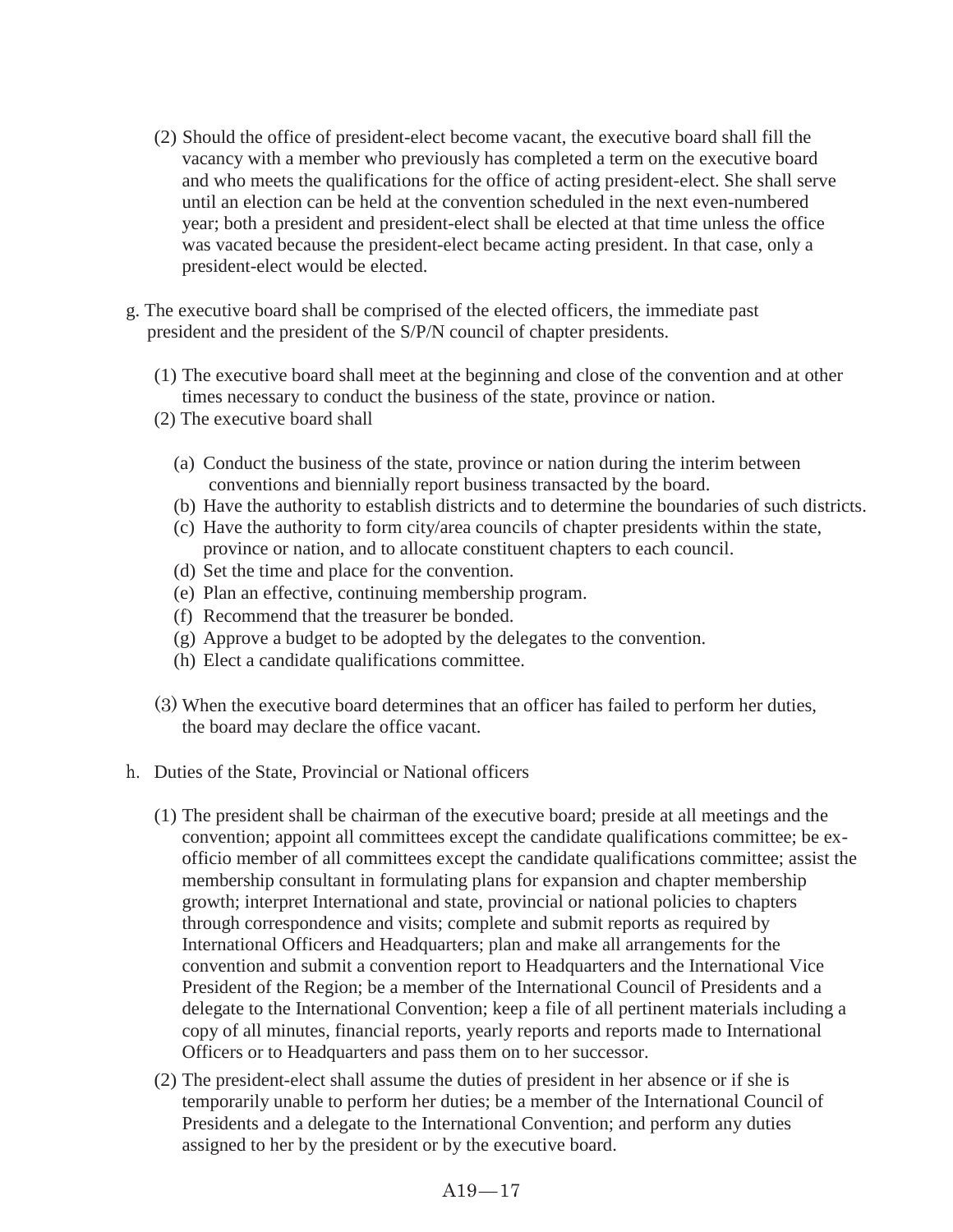- (3) The immediate past S/P/N president shall serve in an advisory capacity to the state/province/nation; serve as a member of the International Council of Presidents; serve as a delegate to the International Convention; complete the unexpired term of the S/P/N president if the office of president becomes vacant.
- (4) The secretary shall keep an accurate record of the proceedings of all meetings of the executive board and of the convention and shall be prepared to present them at the request of the president. She shall preserve in a permanent file all records and letters of value to the state, province or nation and its officers to be transferred to her successor. If the state, province, or nation does not have a corresponding secretary, the secretary would assume the duties of corresponding secretary stated in Article VII, Section 2 h. (6).
- (5) The vice president for membership shall serve as the S/P/N membership consultant; collaborate with the Regional Membership Consultant and the International Vice President of the Region; evaluate S/P/N membership information; promote the formation of new chapters; and assist with chapter recruitment and retention efforts.
- (6) The corresponding secretary shall conduct all correspondence; mail the call to all meetings; may assist the president in editing and mailing the newsletter; maintain an orderly file of correspondence of value and have it available at meetings.
- (7) The treasurer shall have charge of all monies and remit International dues of sustaining members to International Headquarters postmarked by January 1 (delinquent if postmarked after January 31); serve as a member of the committee to prepare a budget for each year of the biennium to be approved by the delegates to the convention; pay all bills upon authorization of the board or president; submit required annual financial reports to Headquarters; states of the United States of America and the Commonwealth of Puerto Rico file IRS forms; keep an itemized record of all receipts and expenditures in a permanent file; and present the record for audit at the conclusion of the biennium.
- (8) The historian shall collect all information pertinent to the history of Alpha Delta Kappa; assemble items of interest in the archives book, including both a written and a pictorial history, and display the book at state, provincial or national and regional meetings; send to the regional historian and International Historian any material appropriate to be considered for inclusion in the regional or International archives; advise chapter historians; arrange and supervise the display of archives at the convention.
- (9) The sergeant-at-arms shall be the doorkeeper at meetings; assist the president and committees in coordinating activities at meetings; if requested, have charge of counting the ballots for the election of officers at the convention.
- (10)The chaplain shall have charge of devotions at all meetings; may assist in the installation of new officers; prepare devotions or prayers at the request of the president.
- (11)The president of the S/P/N council of chapter presidents shall be a member of the executive board and shall attend all meetings; coordinate the activities of the districts; serve in an advisory capacity to city/area councils of chapter presidents; plan the agenda and preside at the S/P/N council of chapter presidents' meeting held at the convention.

**Section 3.** Each chapter of Alpha Delta Kappa shall have a president, president-elect and/or vice president, secretary, treasurer and immediate past president. The offices of corresponding secretary, historian, sergeant-at-arms and chaplain shall be optional.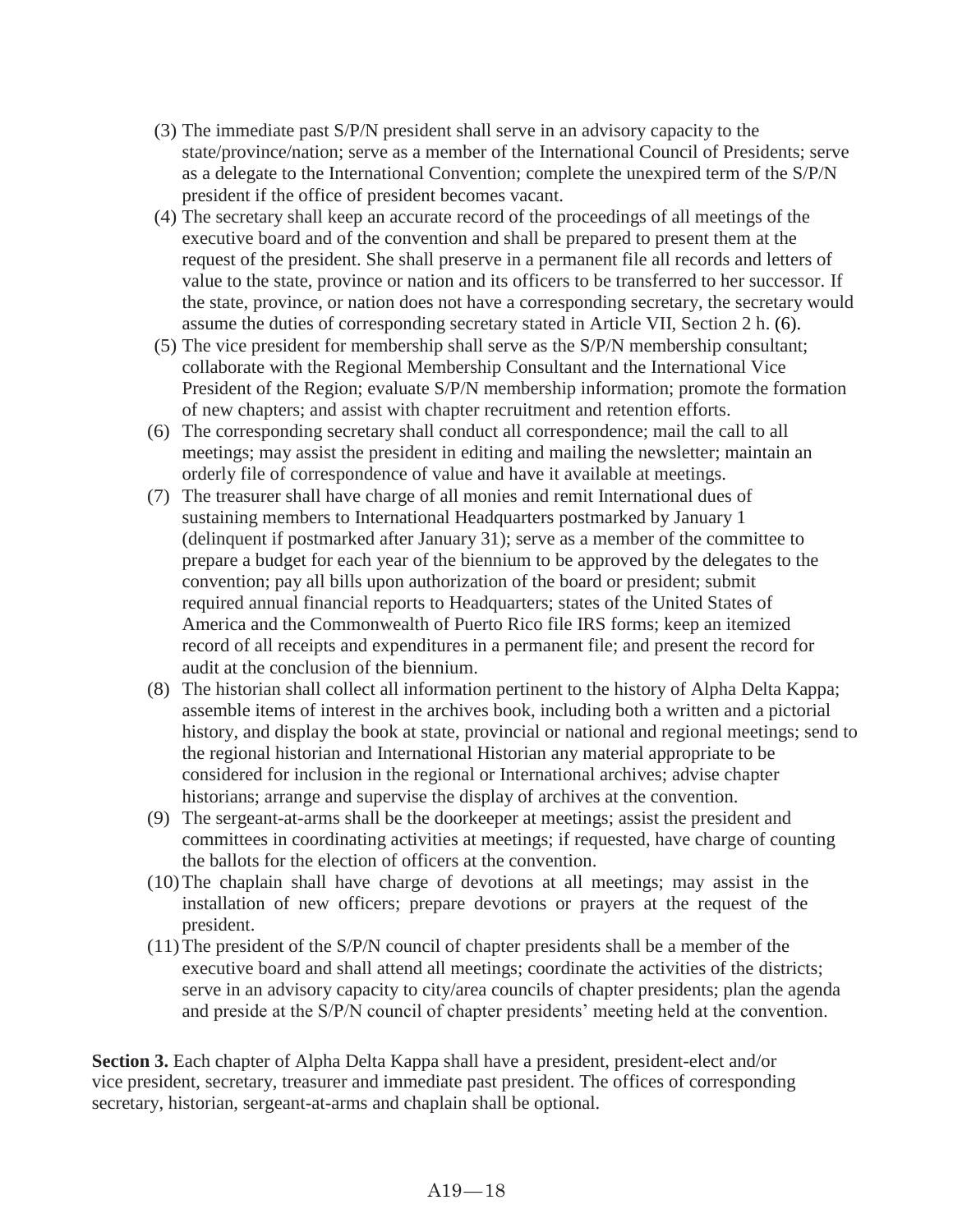- a. The election of chapter officers shall occur no later than May 1 of even-numbered years. (Fidelis chapters may elect officers annually.) A chapter officer shall assume the duties of her office immediately following her installation.
- b. A candidate for a chapter office shall be an active member and shall be nominated in accordance with the chapter bylaws and/or policies and procedures manual.
- c. The term for a chapter officer shall be for two (2) years or until her successor shall have been elected. (Fidelis chapter officers are exempted.)
	- (1) A chapter officer who has served a full term may succeed herself for one (1) consecutive term.
	- (2) A chapter officer who has served less than a full term may succeed herself for one consecutive term.
- d.The executive board of the chapter shall be comprised of the elected chapter officers and the immediate past chapter president.
	- (1) The executive board shall have a minimum of three (3) board meetings a year.
	- (2) Vacancies in offices, except that of president, shall be filled by the executive board. The same member may not be asked to fill a vacancy in the same office more than once. Should the office of president become vacant, the immediate past president shall complete the unexpired term. If she is not available, the executive board shall fill the vacancy with a member who has previously completed a term as chapter president. In a new chapter (which would not have an immediate past president) when the office of president becomes vacant, the executive board shall fill the vacancy.
- e. Duties
	- (1) The chapter president shall preside at all meetings of the chapter; serve as chairman of the executive board; preside at the initiation of new members and the installation of new chapters; shall be responsible for six (6) copies of the Alpha Delta Kappa Ceremonies; keep a permanent file of all materials pertinent to her office to be transferred to her successor; become familiar with the duties of each office and check to see that the officers have the supplies necessary for carrying out their duties; remind officers to send in all reports promptly; appoint committees as needed to carry out chapter objectives; report annually to state, provincial or national president in the format that she requests and serve on the state/ provincial/national council of chapter presidents.
	- (2) The president-elect or vice president shall assume the duties of the president in her absence or if she is temporarily unable to perform the duties of her office. She shall take part in the ceremonies; be the chairman of the program committee; supervise the compilation of the yearbook and serve on the state/provincial/national council of chapter presidents.
	- (3) The immediate past chapter president shall serve in an advisory capacity to the chapter; serve on the state/provincial/national council of chapter presidents; complete the unexpired term of the chapter president if the office of president becomes vacant; and is eligible for the office of president of the state/provincial/national council of chapter presidents.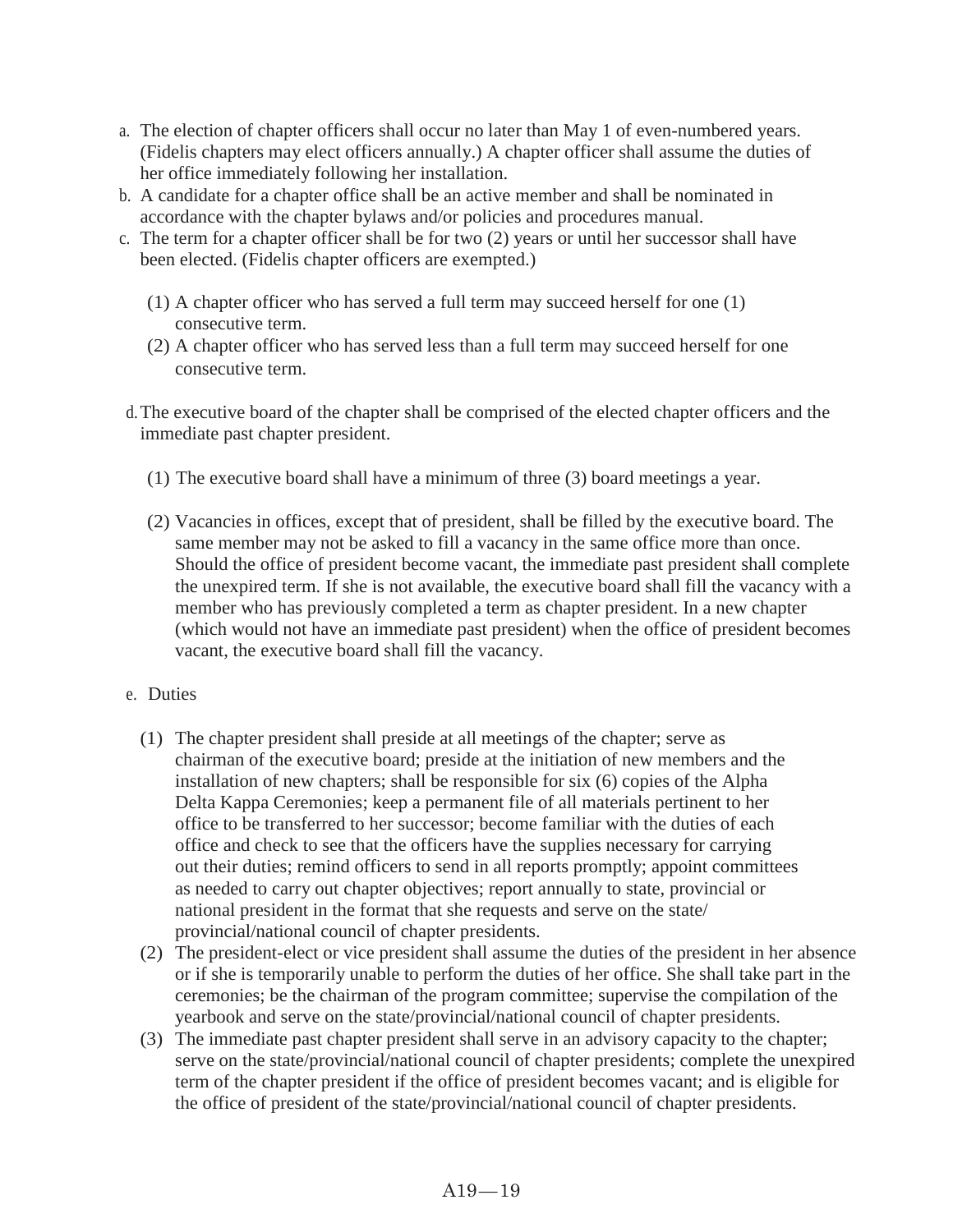- (4) The secretary shall keep the minutes of all meetings, read them as directed by the president, assist the president in handling correspondence, mail reports of chapter meetings annually and keep a current record of names and addresses of chapter members.
- (5) The treasurer shall collect dues and assessments and shall be the custodian of all chapter funds; make regular reports to the chapter members; pay all bills as directed by the executive board; send International dues and ITE payment to International Headquarters postmarked by January 1 (delinquent if postmarked after January 31); remit dues to the state, provincial or national treasurer; submit required annual financial reports to the state treasurer; chapters in the United States of America and the Commonwealth of Puerto Rico file IRS forms; be familiar with classification of members; keep an itemized record of all receipts and expenditures and present the record for annual audit.
- (6) The historian shall collect items of interest regarding chapter activities and shall arrange them in the archives, including both a written and a pictorial history; shall take part in the ceremonies as required; and shall send appropriate materials to state, provincial or national historians to be considered for inclusion in the state, provincial or national archives.
- (7) The sergeant-at-arms shall perform duties assigned to her for regular meetings and initiation ceremonies and perform such other duties as may be assigned to her.
- (8) The chaplain shall have charge of devotions at chapter meetings, installations and other fraternal functions.

# **ARTICLE VIII — COMMITTEES**

#### **Section 1.** International

- a. Standing or special committees may be authorized by vote of the delegates at International convention, by action of International Chapter, or by action of the Executive Board.
	- (1) Committees and their chairmen shall be appointed by the International President following each International convention except for the International Membership Committee. The International Membership Committee is chaired by the International Vice President for Membership and includes the regional membership consultants appointed by the International President. Vacancies on committees shall be filled in the same manner as original appointments are made.
	- (2) Duties of committees shall be prescribed by the Bylaws, by the International convention, by International Chapter, or by the Executive Board.
	- (3) The chairman of each of the following standing committees shall present a report of the activities and recommendations of the committee at International convention: Altruistic, Archives, Bylaws, Candidate Qualifications, Educational Symposium, Excellence in Education, Living Memorial Scholarship, Membership, Resolutions, and World Understanding.
	- (4) A member may serve no more than two (2) terms as chairman of the same International committee.
- b. The following shall be designated as standing International committees: Altruistic, Archives, Bylaws, Candidate Qualifications, Educational Symposium, Excellence in Education, Living Memorial Scholarship, Membership, Resolutions, and World Understanding.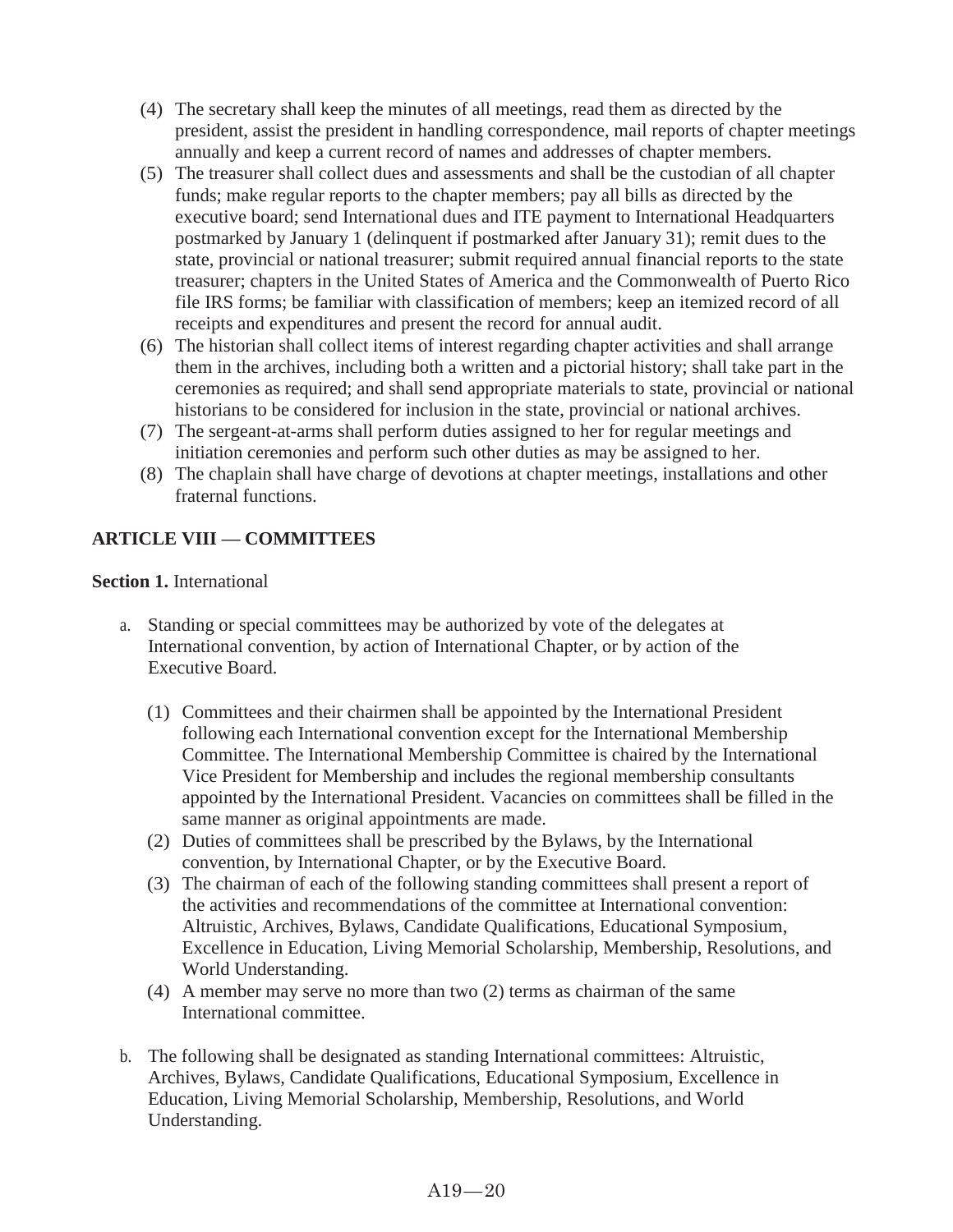**Section 2.** State, Provincial or National Committees

- a. Standing or special committees, except the candidate qualifications committee, which is elected by the executive board, shall be appointed by the president as authorized or required by International and state, provincial or national bylaws and/or policies and procedures manual.
- b. The chairman of a standing or special committee shall
	- (1) Report to the convention or to the executive board as requested by the president.
	- (2) Serve no more than two (2) consecutive terms as chairman of the same state, provincial or national standing committees.
- c. The following shall be designated as standing committees: Alpha Delta Kappa Month, altruistic, budget, bylaws, candidate qualifications, fraternity education and membership. The state, province or nation may establish additional standing or special committees.

**Section 3.** Chapter Committees

- a. Standing and special committees, except the nominating committee, which is elected by the members, shall be appointed by the president as authorized or required by International Bylaws, state, provincial, national bylaws and/or policies and procedures manual, or chapter bylaws and/or policies and procedures manual.
- b. Chairmen shall report at chapter meetings as directed by the president or as requested by members.
- c. The following shall be designated as standing committees: Alpha Delta Kappa Month, altruistic, budget, bylaws, fraternity education, membership and nominating. Additional standing or special committees may be established by the chapter.

### **ARTICLE IX — INTERNATIONAL CONVENTION**

An International convention shall be held biennially in the odd-numbered years unless otherwise ordered by International Chapter.

**Section 1.** International Chapter shall select the locations and dates of the International conventions.

**Section 2.** It shall be the purpose of the International convention to receive reports of International officers and committees for the current biennium; to act on bylaws, resolutions and other business presented to the convention; to offer professional development and/or personal enrichment workshops; to develop leaders and promote membership; to elect and install International Officers for the ensuing biennium.

**Section 3.** Official delegates to the International convention shall be as set forth in the Rules of Convention.

**Section 4.** At each business session, a quorum shall consist of a majority of the authorized delegates registered and voting.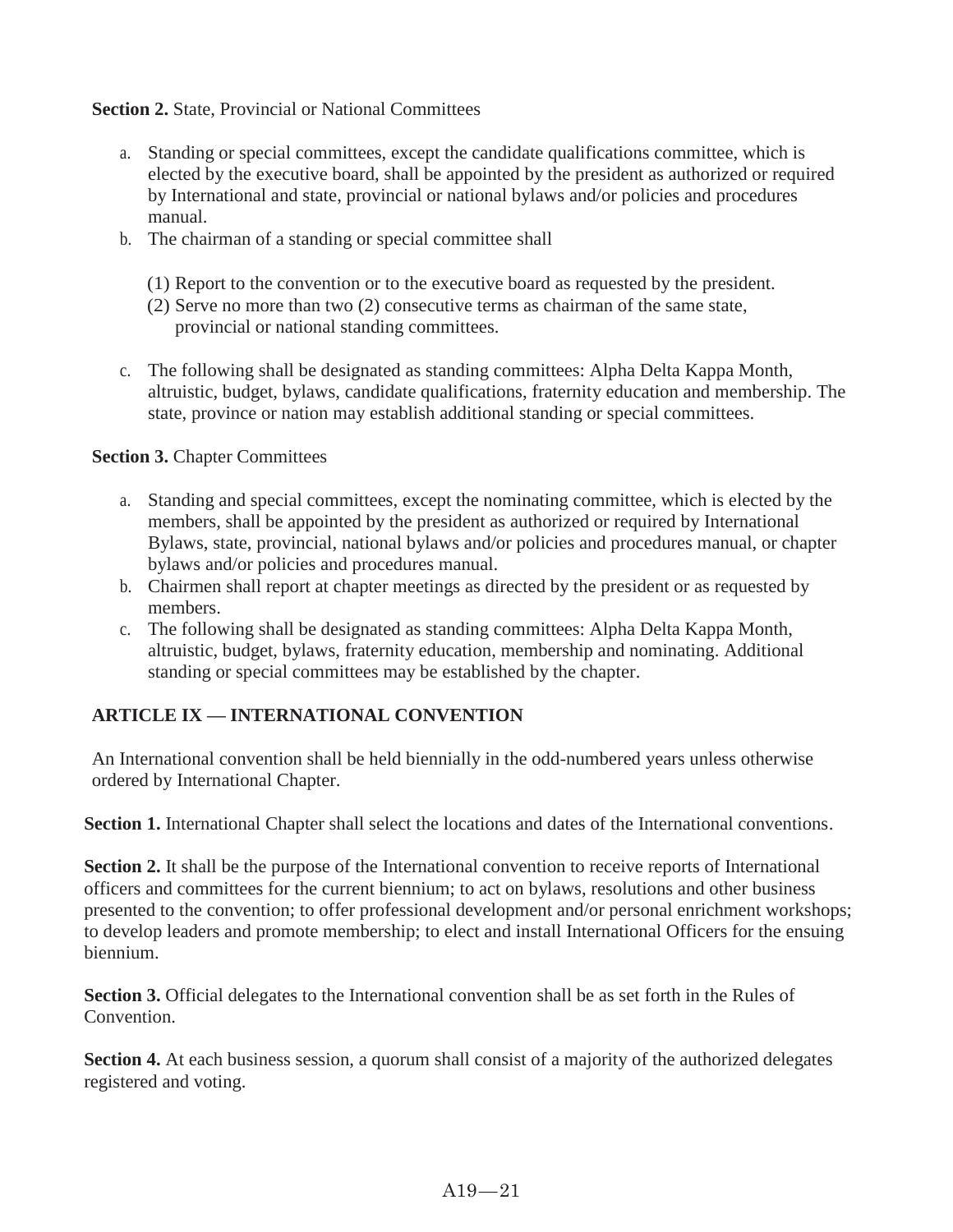# **ARTICLE X — INTERNATIONAL COUNCIL OF PRESIDENTS**

**Section 1.** The state, provincial or national presidents, immediate past presidents, the presidentselect, and the International President-Elect, shall comprise the International Council of Presidents. This Council is not a policy-making body.

**Section 2.** A meeting of the International Council of Presidents shall be held in conjunction with the International Convention.

- a. The chairman of the International Council of Presidents shall be the International President-Elect.
- b. It shall be the purpose of the Council meeting to bring together the president, the president-elect and immediate past president of each state, province, or nation to exchange ideas and to promote the purposes of Alpha Delta Kappa.

### **ARTICLE XI — REGIONS AND REGIONAL CONFERENCES**

**Section 1.** At the discretion of International Chapter, a number of states, provinces or nations in a geographically convenient area shall be grouped together to form a region. The geographic boundaries may be changed by action of International Chapter.

**Section 2.** A regional conference shall be held biennially in each region in the even-numbered years at a time and place designated by International Chapter.

- a. The purpose of the conference shall be to develop effective leaders by providing leadership training programs and programs which promote the ideals and objectives of Alpha Delta Kappa.
- b. A formal notice of the conference shall be sent by the International Vice President of the Region to all chapter and state, provincial or national presidents in the region as soon as the date is established.
- c. A registration fee to cover the necessary expenses of the conference will be paid by each member attending.

**Section 3.** The necessary and reasonable expenses of operating the region shall be defrayed in accordance with the normal budgetary procedures of Alpha Delta Kappa.

# **ARTICLE XII — STATE, PROVINCIAL AND NATIONAL CONVENTIONS**

**Section 1.** A state, provincial or national convention shall be held biennially in each state, province or nation no later than June 30 of the even-numbered years at a time and place designated by their executive board. Meetings held in the odd-numbered years and special meetings shall be governed by state, provincial or national bylaws and/or policies and procedures manual.

**Section 2.** It shall be the purpose of the convention to develop a closer association of members through workshop participation; to broaden fraternity education; to report to the membership; to conduct state, provincial or national business; to adopt a budget; to elect and install officers; to provide for a meeting for the S/P/N council of chapter presidents.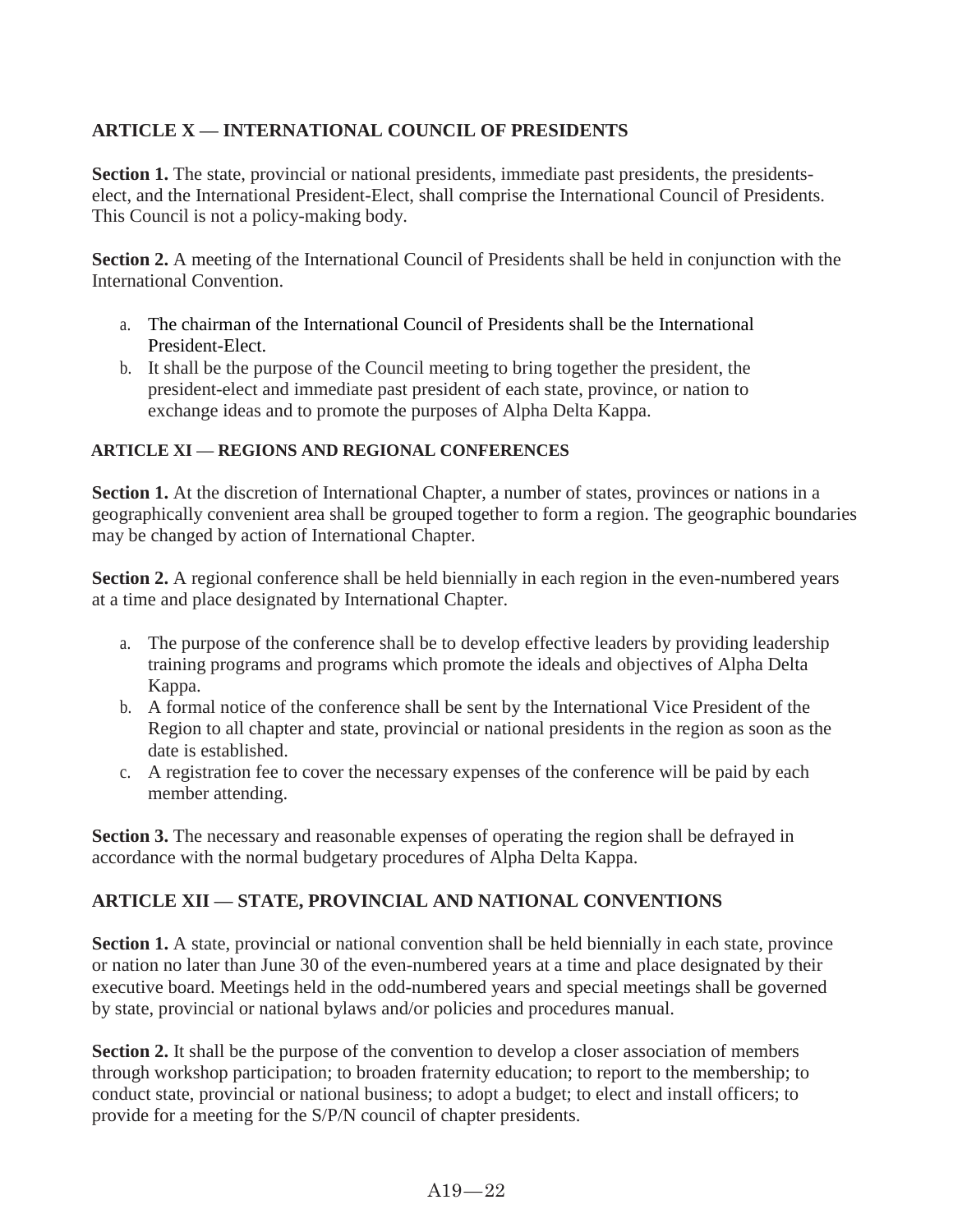**Section 3.** Delegates to the convention shall be authorized by provisions in the bylaws and/or policies and procedures manual. A quorum shall consist of a majority of delegates registered and voting.

### **ARTICLE XIII — STATE/PROVINCIAL/NATIONAL COUNCILS OF CHAPTER PRESIDENTS**

The state/provincial/national council of chapter presidents shall be comprised of the president, immediate past president and the president-elect and/or vice president of each chapter.

- a. The state/provincial/national council of chapter presidents shall meet in accordance with provisions in the respective state, provincial or national bylaws and/or policies and procedures manual.
- b. The president of the state/provincial/national council of chapter presidents shall be elected by the council members at the council meeting held in conjunction with the state, provincial or national convention unless the duties of this office have been delegated to another elected officer.
	- (1) If an election is to be held, a majority of the council members present, and voting shall elect either a current chapter president or an immediate past chapter president.
	- (2) Candidates for office shall be presented by the candidate qualifications committee of the state, province or nation.

# **ARTICLE XIV — DISTRICTS**

Many states, provinces and nations may find it advisable to have divisions. The authority to establish divisions rests with the state, provincial or national executive board. [See Article VII, Section 2.g. (2) (b).] These divisions shall be referred to as districts. Districts are not policy-making bodies. They are governed and operated in accordance with the respective state, provincial or national bylaws and/or policies and procedures manual. Written guidelines which contain district purposes, and which give direction for operation shall be developed.

# **ARTICLE XV — CITY/AREA COUNCILS OF CHAPTER PRESIDENTS**

A city/area council of chapter presidents is suggested for areas where there are two (2) or more chapters.

- a. The purposes of the city/area council of chapter presidents are
	- (1) To coordinate the work of chapters in the area.
	- (2) To enable chapters to have closer fraternal relationships.
	- (3) To assist with transfers.
	- (4) To assist with prospective members and installing new chapters.
- b. Council membership shall consist of the president, the president-elect and/or vice president and immediate past president of each chapter.
- c. Officers shall be an elected president, secretary and any other officer deemed necessary.

#### A19—23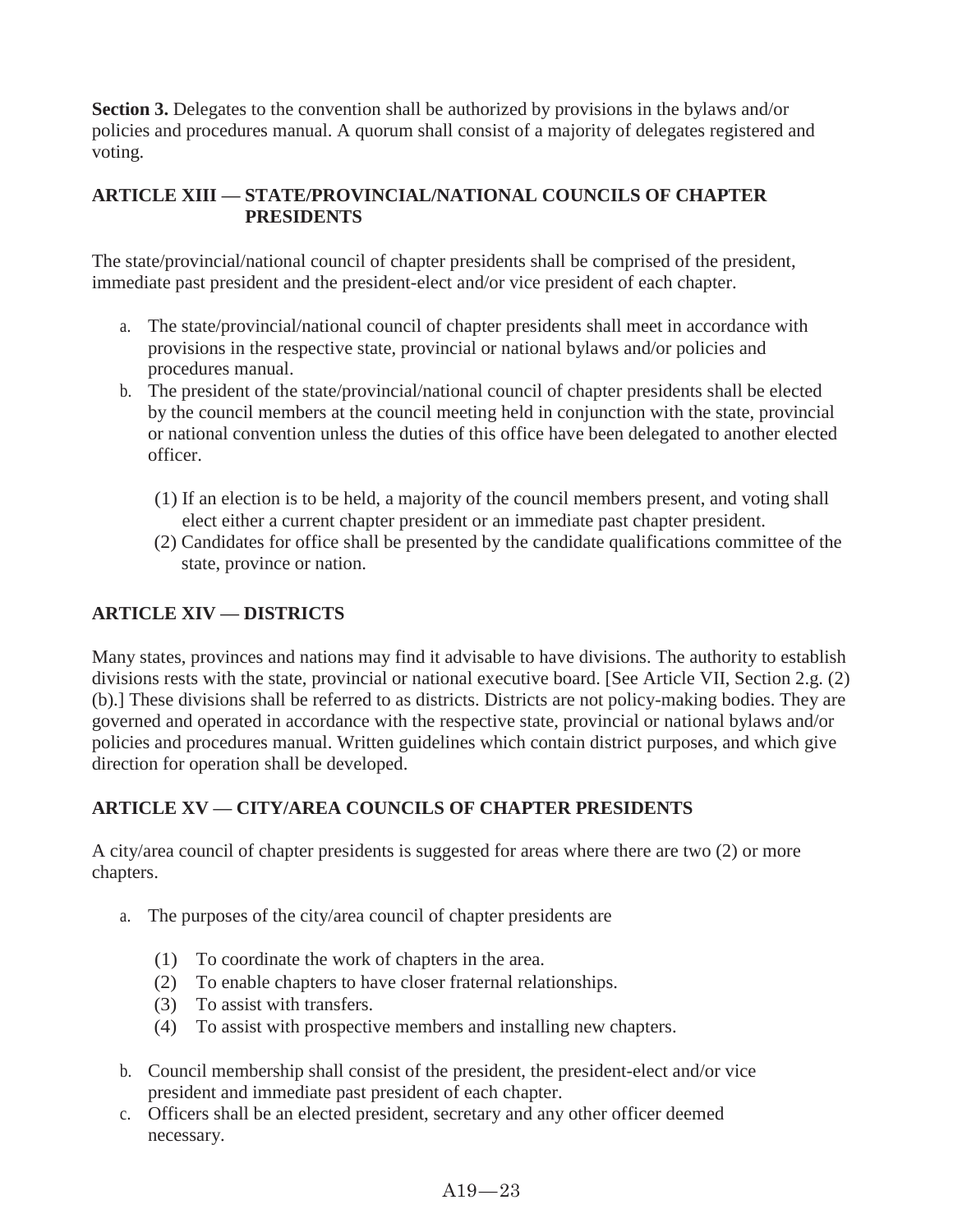d. The council shall meet a minimum of two (2) times a year to make plans for the Alpha Delta Kappa year. A report of the meetings shall be sent to the state, provincial or national president and the president of the council of chapter presidents.

# **ARTICLE XVI — CHAPTER MEETINGS**

The purpose of the chapter meeting shall be to encourage fellowship among Alpha Delta Kappas; to share in programs related to the ideals and purposes of the organization; to conduct chapter business; to elect and install officers.

- a. Chapters shall hold at least nine (9) meetings during the calendar year. A portion of each meeting shall be devoted to fraternity education with one (1) meeting held in observance of Founders' Day.
- b. The schedule of chapter meetings shall be in the chapter bylaws and/or policies and procedures manual. The meeting place shall be arranged by the chapter members under the direction of the program chairman.
- c. Special meetings may be called by the president or the executive board and shall be called upon the written request of five (5) members of the chapter. The purpose of the meeting shall be stated in the call. Except in cases of emergency, three (3) days' notice shall be given.
- d. Chapter bylaws and/or policies and procedures manual shall state a specific number of members to constitute a quorum except for the voting on new members and honorary members. (See Article III. Membership, Section 5 c.)
- e. Attendance by a quorum of the chapter members at district, state, provincial, national or regional meetings shall take the place of a chapter meeting.

# **ARTICLE XVII — STATE, PROVINCIAL OR NATIONAL AND CHAPTER BYLAWS**

**Section 1.** Each state, province or nation shall adopt its own bylaws and/or policies and procedures manual, which must be in compliance with the International Constitution and Bylaws. Each biennium, the state, provincial or national bylaws chairman shall send, for certification, a current copy of the state, provincial or national bylaws or the official policy statement from the policies and procedures manual, that satisfies the requirement of the Internal Revenue Service for states of the United States of America and the Commonwealth of Puerto Rico, to the chairman of the International Bylaws Committee by October 15 of even-numbered years.

**Section 2.** The chapters shall adopt bylaws and/or policies and procedures manual, which must be in compliance with the International Constitution and Bylaws and the state, provincial or national bylaws and/or policies and procedures manual. Each biennium, the chapter bylaws chairman shall send, for certification, a current copy of the chapter bylaws or the official policy statement, from the chapter policies and procedures manual, that satisfies the requirement of the Internal Revenue Service for states of the United States of America and the Commonwealth of Puerto Rico, to the chairman of the state, provincial or national bylaws committee by March 15 of odd-numbered years.